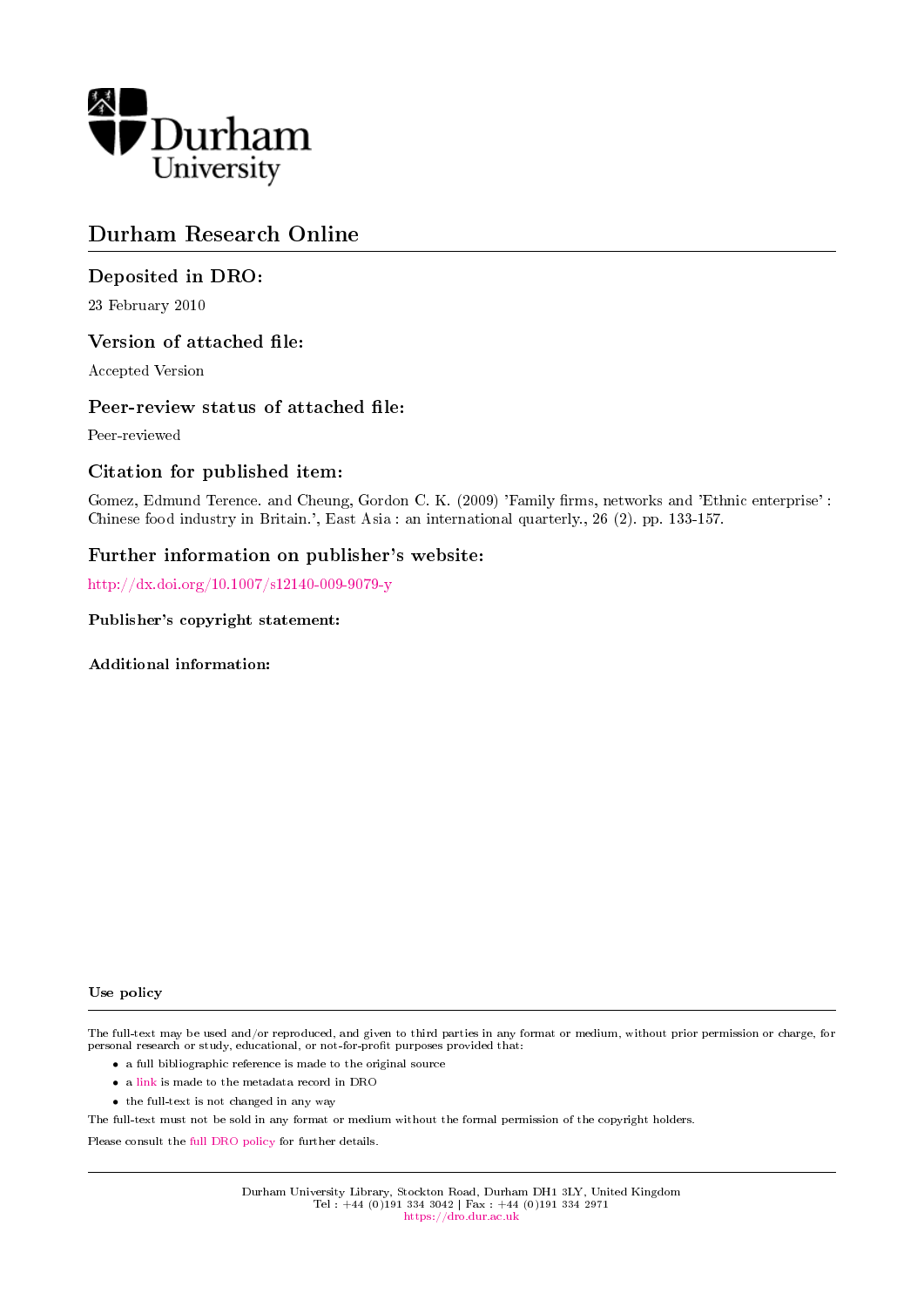# **Family Firms, Networks and "Food Chains": Chinese Food Enterprise in Britain**

#### **Abstract:**

Chinese family business in the UK has penetrated into many different sectors: restaurants, wholesales, supermarkets, retailers, traders, manufacturing, property, computer industry, investment holding companies and other professional and general services. Among the others, food industry (supermarket, retailers and wholesales) has witnessed strong cultural and business characteristics of family business. Our study focuses on the ethnic Chinese food enterprises in the UK. The reason of why we have chosen these two companies: Dayat Foods Packaging and Seven Seas (frozen Food) is that they are under the control of one particular family. Secondly, they represent the key business components of the "food chain" of Chinese industry: sources of import and packaging. These family-owned enterprises were originally established by the immigrants from Hong Kong. Through these comparative cases, we would like to explore if the cultural based argument on Chinese business networks can be supported through their intra-ethnic networks and historical and cultural origins. We are hoping to use these cases to provide an alternative perspective on diasporic Chinese business ties; to provide an analysis of the evolution of Chinese-owned firms (i.e. they started out as partnerships, spilt with their co-ethnic partners); and to provide a discussion on generational change on the business structure, strategies and management style.

#### **Introduction**

An important debate has erupted between those who write on the cultural dimensions of what has come to be termed "Chinese capitalism"<sup>1</sup> and those who view such arguments as presenting an essentialist view of identity and a misconception of the factors that influence the development of ethnic-Chinese owned enterprises.<sup>2</sup> Among the principal arguments proffered by those within the "Chinese capitalism" school is that Chinese enterprise is a form of "network capitalism" or "*guanxi* capitalism".<sup>3</sup> This form of network capitalism reputedly provides firms owned by Chinese business people with ample competitive advantages.<sup>4</sup>

There have been nuances in the deployment of the concept of networks. Tang discovered in her study of *guanxi* [relations] in Chinese gift-giving culture that businesses centered on small groups of people would allow for the "cultivation of

<sup>1</sup> See, for example, Hamilton (2006), Redding (1990), Skinner (1977) and Wong (1985).

 $2^2$  See, for example, Gomez (1999); Benton and Gomez (2007).

<sup>&</sup>lt;sup>3</sup> See, for example, Redding (1990) and Hamilton (1996).

 $4$  Yeung and Olds (2000).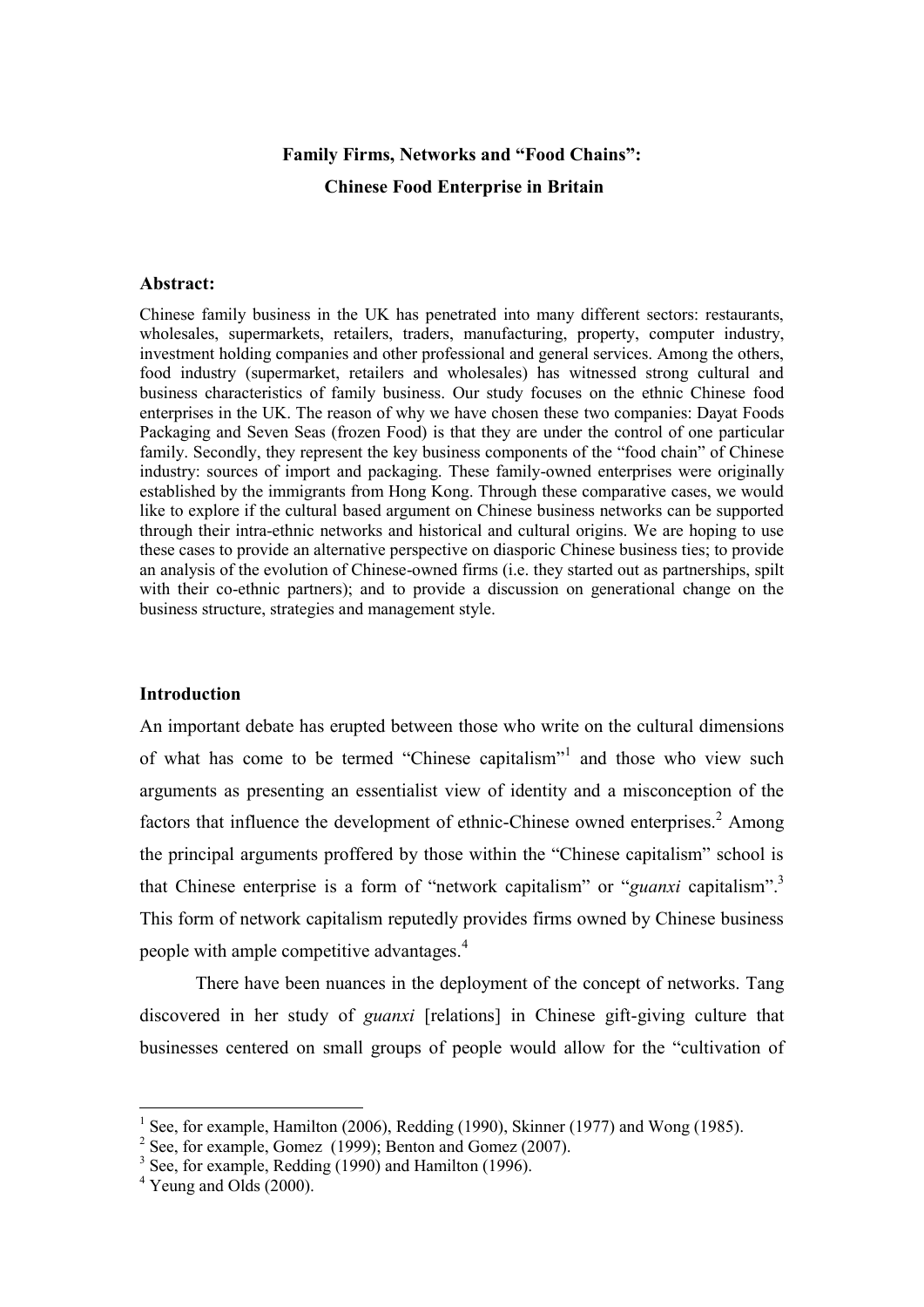personal relationship" and "the manufacturing of obligation and indebtedness".<sup>5</sup> Clan and trade associations, a prominent institutional feature among the Chinese, are reputed to be crucial for the proper functioning of these networks. Liu Hong, for example, addresses the network effect from the social structure of *shetuan* (voluntary association) in association with the discourse of the globalization process. $6$  He contends that ‗(t)he current trend of *shetuan*'s globalization should be analyzed in conjunction with the growing importance of Overseas Chinese business networks'.<sup>7</sup>

The manner of use of the concept of networks has, however, increasingly been critiqued on the grounds that the cultural predispositions of major Chinese entrepreneurs does not influence decision-making to the extent that it accounts for the rapid expansion of their enterprises.<sup>8</sup> In this "essentialist" literature, Chinese businesses are said to display an "ethnic style", characterized by two important features which play a crucial role in capital formation and accumulation: family firms and intra-ethnic business networks. The concept of business networks has, however, been criticized as being one that has not been conceptualized sufficiently and lacking in substance as it is not based on empirical fact. <sup>9</sup> While the uncritical deployment of the concept of networks has now come to be well critiqued, the family firm, the other important cultural feature of Chinese enterprise has been insufficiently reviewed.

Research on Chinese enterprise has indicated convincingly that in family businesses, kinship ties were crucial in raising funds to get these firms incorporated and functioning.<sup>10</sup> The original characteristics of the firm, that is when the company was first established, suggest that kinship ties were an important consideration when people were hired, though control remained in the hands of the founder and close family members. In terms of management style, family members have played a key role in the enterprise. The use of family firms by businesspeople, and the prevalence of these traits in such enterprises, are, however, not unique to the Chinese.

Over 75 per cent of companies in the industrialized world are family businesses. Family firms employ about 50-60 per cent of the workforce in industrialized world. Approximately 90 per cent of companies in the United States are

<u>.</u>

 $5$  Tang (1994: 6).

 $6$  Liu (1998).

 $^7$  Liu (1998: 607).

 $8$  Gomez (1999); Gomez and Hsiao (2003).

<sup>9</sup> Ampalavanar-Brown (1998) and Nyaw and Chang (1989).

<sup>&</sup>lt;sup>10</sup> See, for example, Wong (1985); Redding (1990); Whitley (1992); Castells (2000) and Fukuyama (1995).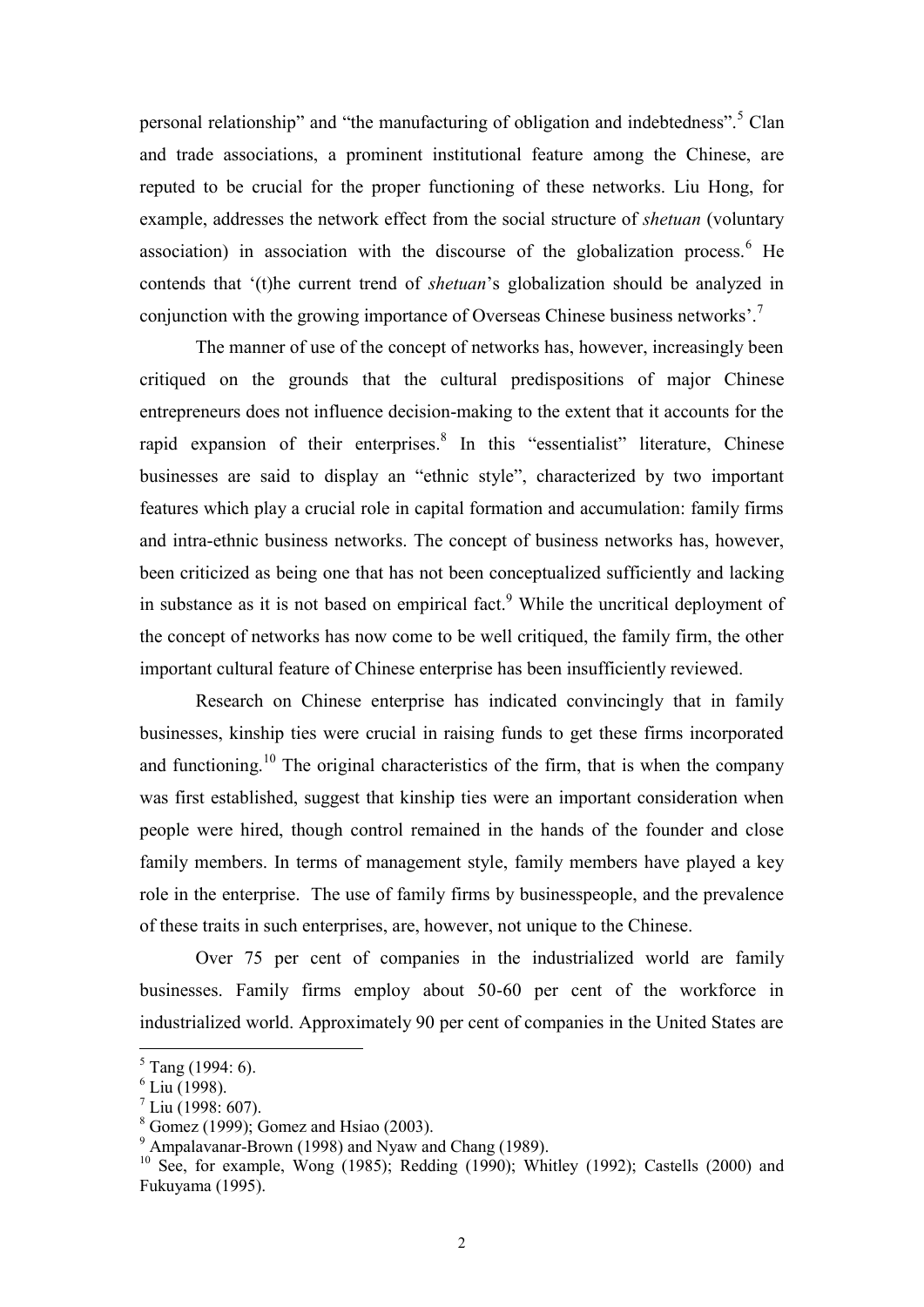family firms, representing 50 per cent of GNP and 65 per cent of all wages paid. In 1993, according to *Fortune* magazine, nearly a third of the top 500 US firms were family-owned. In Europe, between 75 and 90 per cent of firms are reputed to be family enterprises. 70 per cent of firms in the United Kingdom are family-owned. One in eight companies quoted on the London Stock Exchange are family firms. 43 of Italy's 100 top companies are family-owned.

In the literature on family firms, several universal features have been noted. The most important unnoticed feature is that family firms are the outcome of the break-up of partnerships. In the literature on enterprise development, the stages of evolution, briefly, are partnerships (stage one); single owner/family business (stage two); and managerial control (stage three). The transition between the first two stages can be quite quick, though the move from the second to third stage would normally involve a generational change. The conversion of a company functioning as an entrepreneurial firm to a managerial enterprise can be seen as a transition from the second to third stage.<sup>11</sup>

In family firms, the focus is on perpetuating ownership within the family and to build the company for the future generation. This desire is greater than the emphasis on making more money**.** This argument is common in the literature on Chinese enterprise. Other characteristics common among family firms are presented as important traits among Chinese companies. These include, first, the effective use of kin as unpaid labor to lower cost of production. Second, owners of family firms tend to incorporate new, usually unnecessary, businesses to accommodate all their children, which can be disastrous for the whole group if a venture fails. The decline of Chinese-owned firms has been attributed to this reason.<sup>12</sup> Third, owners of family firms tend to be reluctant to list their enterprises on the stock exchange, in order to retain strong, and unaccountable, control and because of their desire not to divulge information about their companies; this argument features prominently in the literature on Chinese enterprise. And, finally, owners of family firms are wary of appointing outsiders as members of the board of directors and management, a factor that can hinder the growth of a firm; Chinese family enterprises are commonly known to hold a similar view.

 $11$  See, for example, Chandler (1962, 1977).

 $12$  See Fukuyama (1995).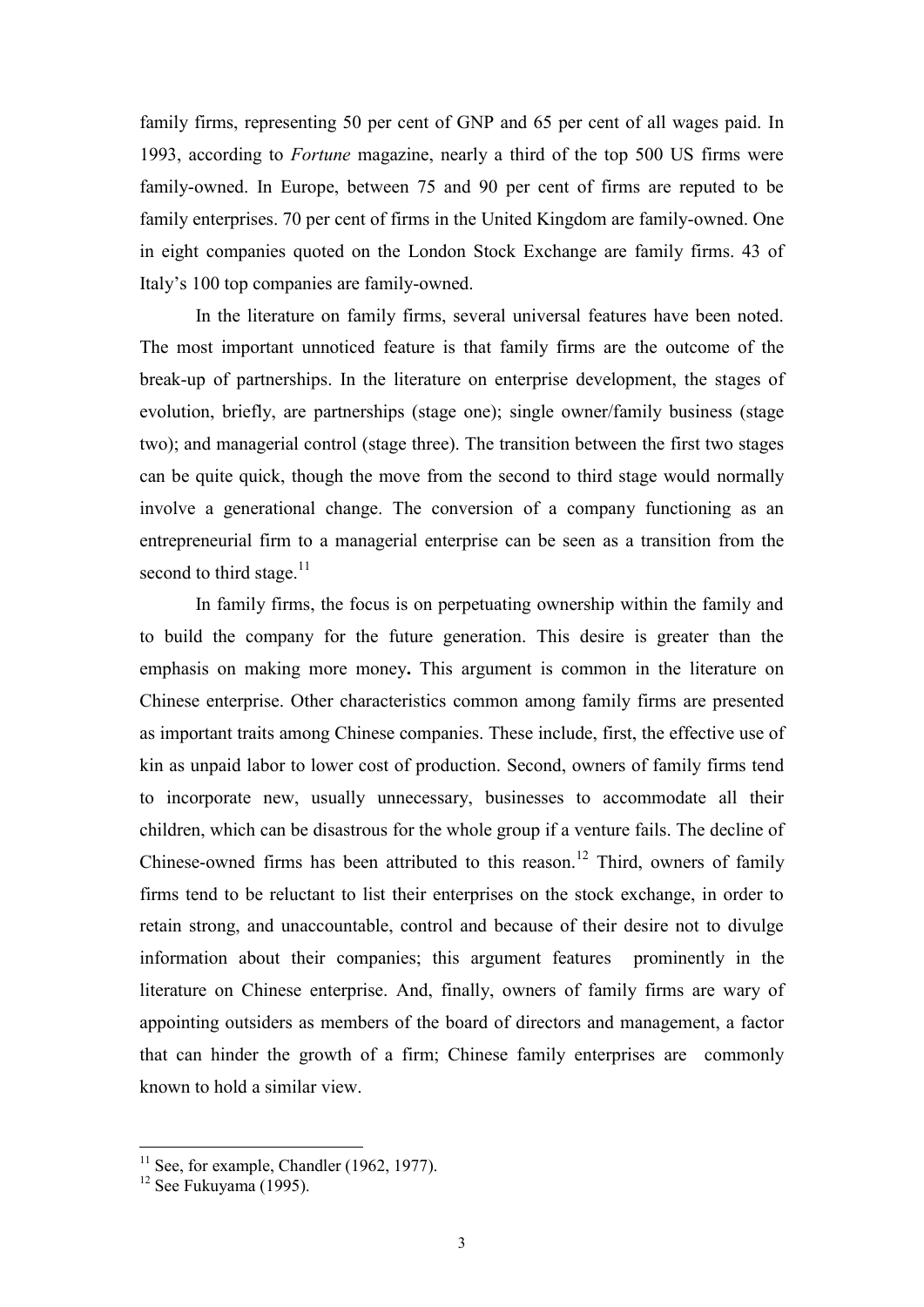One reason why the family ownership mode is widely seen as a cultural trait unique to Chinese firms is that the evolution of these enterprises has not been placed in historical context. In the case of firms owned by ethnic Chinese of the diaspora, specifically members of the migrant cohort, what remains unstudied is the formation and development of these companies.

This article assesses the links between the concept of networks and family firms, through a study of the Chinese companies in the food distribution industry in Britain. According to Knoke and Kuklinski, a network "is generally defined as a specific type of relation linking a defined set of persons, objects or events".<sup>13</sup> From a sectoral point of view, the network can be maintained by clusters, which "are geographical concentrations of interconnected companies and institutions in a particular field".<sup>14</sup> Gereffi's concept of "commodity chains" is also useful as it provides insights in how production networks connect a large number of different enterprises for their mutual benefit.<sup>15</sup> The companies within a "food chain" network would include those involved a vertically-integrated process of producing, distributing and catering, say, Chinese food. These networks, if well integrated, can be designed to cut costs, improve the quality of goods, and smooth the way to innovation.

In the context of a Chinese culture and enterprise, Chen provides a lucid – and one could argue, a typical – description of the role of the family:

> For the Chinese, business has always been connected to family. In fact, in traditional Chinese culture, the family serves as the basis for and prototypical unit of *all* [italic in original] organizations—from social clubs to educational institutions to political parties… From Hong Kong to Taiwan, Singapore to Bangkok, Jakarta to Manila, the family is the foundation for all Chinese business enterprise.<sup>16</sup>

The family, according to such studies, plays a vital role in social network formation. This network, usually transnational in structure, is considered to be of enormous benefit to the economies of countries where members of this ethnic community reside. For instance, in his study of the "social capital" of ethnic Chinese

 $13$  Knoke and Kuklinski (1999: 175).

 $14$  Porter (1998: 78).

 $15$  Gereffi (1994).

 $16$  Chen (2001: 19).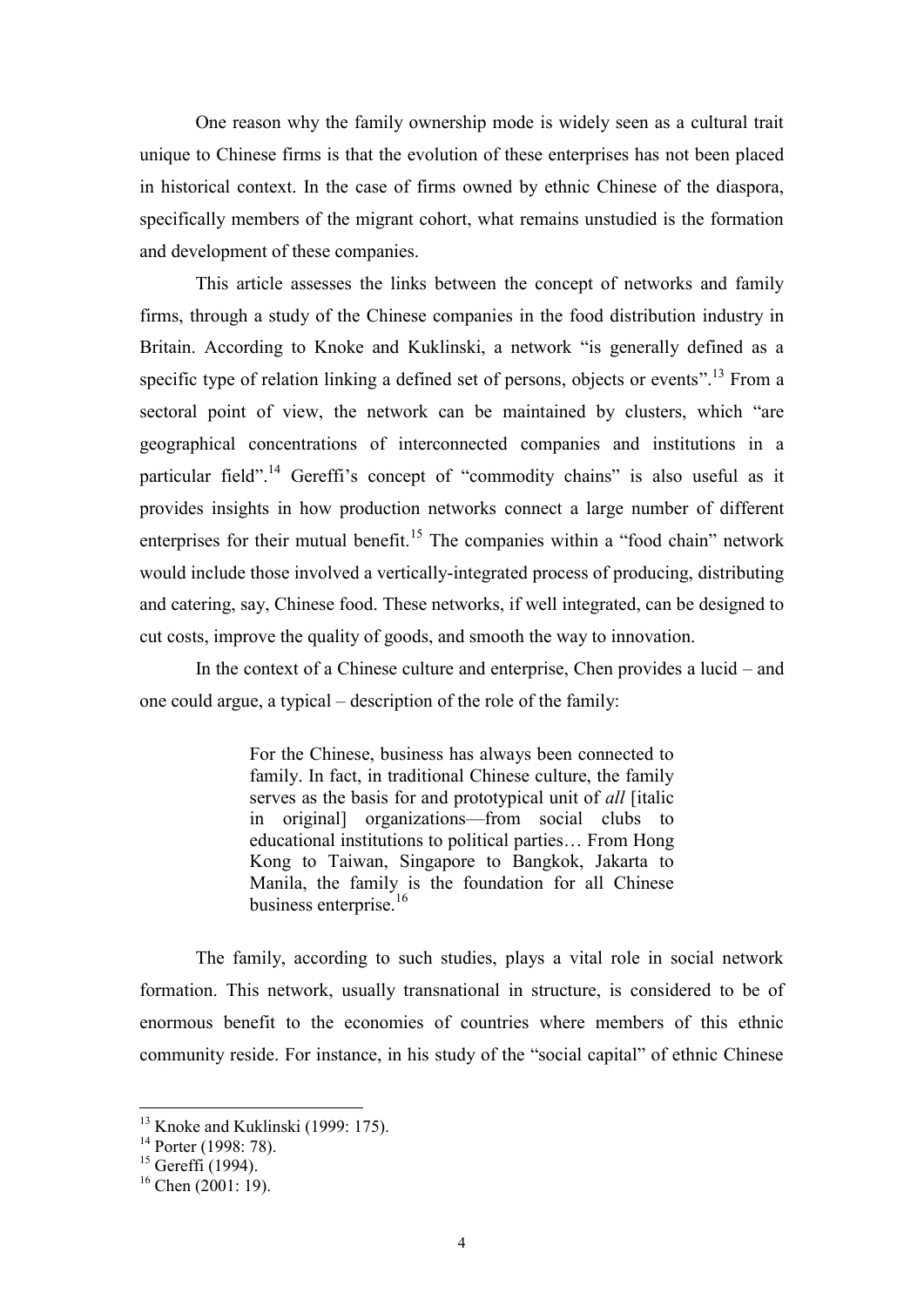in Thailand, Unger revealed that they 'were often embedded within social (Overseas Chinese) networks extending beyond Thailand's border'.<sup>17</sup>

This article provides a critique of this pattern of deployment of the concepts of networks and family firms as a means to de-essentialize the notion of a Chinese form of capitalism. The focus of this study is on the thriving Chinese food wholesaling and retailing sector in the UK, in order to analyze the nature of the ties between owners of these companies as well as the mode of development of the family firm. Two companies within this sector have been selected as case studies: Seven Seas (Frozen Food) Ltd and Dayat Foods Packaging Ltd, both under the control of one particular family. These firms constitute members of key components of the Chinese food chain industry, i.e. in the production, distribution and catering of these products.

Food distribution firms, among the largest Chinese-owned enterprises in Britain, constitute fundamental pillars of the food chain that support the whole Chinese catering industry. And their form of enterprise can provide insights into the important role of culture and intra-ethnic business networks among members of this ethnic community in the Chinese food sector. Most of these firms function as family firms, which allows for an analysis of the extent to which their "Chineseness" influences their pattern of enterprise development.

Since these companies were incorporated in Britain, their annual reports filed at Companies House are an important source of information, providing data on ownership pattern since incorporation, profiles of directors, sources of funding, links with other firms in and out of the British corporate sector, nature of labor force and the state of financial affairs, including how they coped during periods when they registered losses or how they deployed their profits. Through access to information on these companies' annual performance, this study attempts to trace historically and systematically the evolution of these family firms.

The first section of this article provides a social and economic history of Chinese enterprise in the UK, as well as the factors that contributed to the incorporation of a large number of family firms. It then focuses on the nature of companies in the Chinese food distribution sector before undertaking an in-depth case study of two family firms, profiling their rise and their business activities. The study concludes with an assessment as to whether the use of the concepts of networks and

 $17$  Unger (1998: 23). See also Cheung (2004).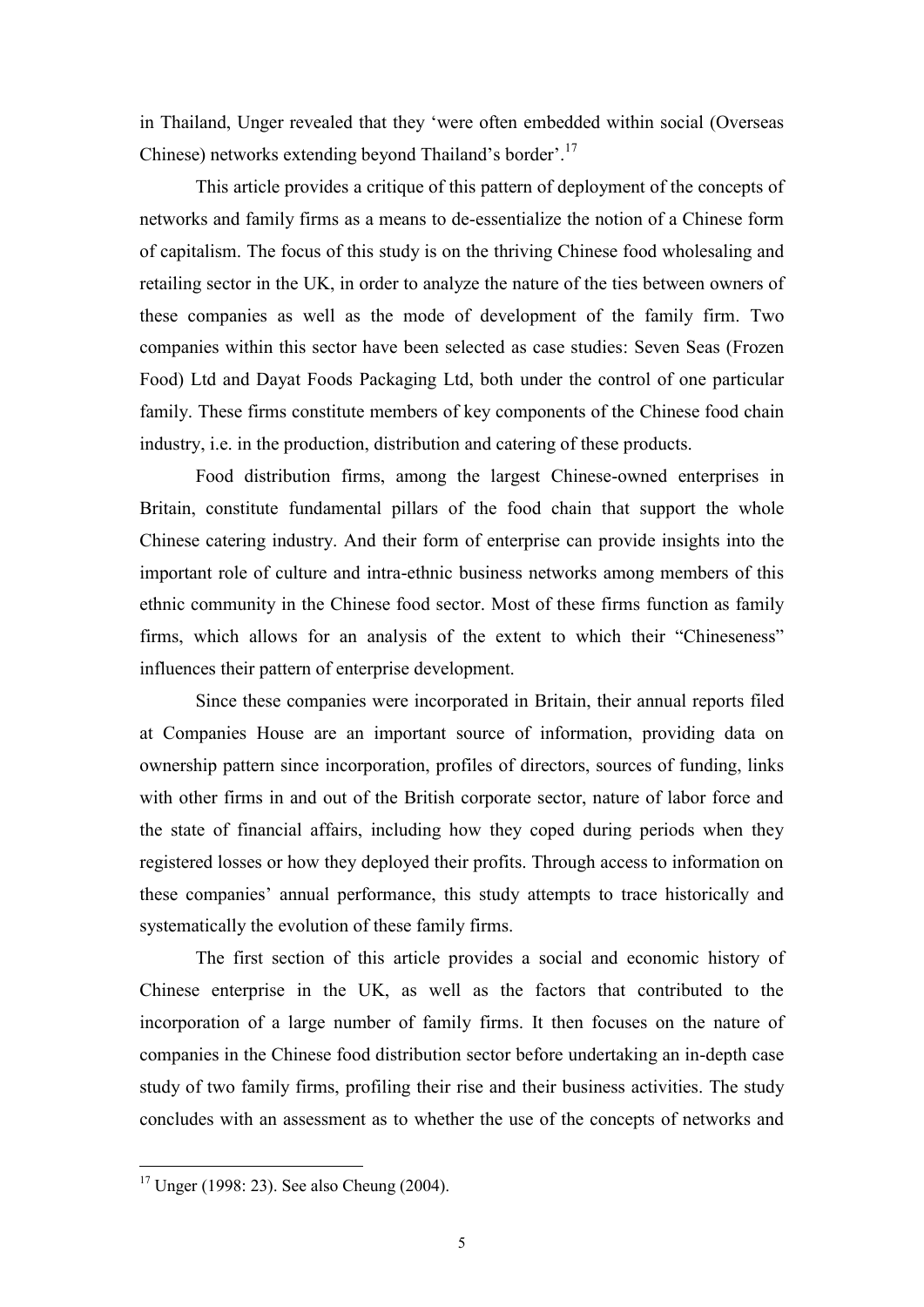family firms in the literature on Chinese enterprise has served to essentialize Chinese enterprise and homogenize this ethnic community.

# **History of Chinese Food Enterprise in the UK**

The first Chinese restaurant in London was opened in 1908, but growth of this foodcatering industry was slow; by 1931, there were only 17 restaurant keepers in the country.<sup>18</sup> One reason for this slow growth was probably because control of most of the food catering business in London was controlled by the Cheung clan, suggesting serious intra-ethnic divides.<sup>19</sup>

It was during the Second World War that Chinese presence in food catering grew appreciably. As more men were drafted into service during the War, women were required to enter the work force. With demand for ready-made food increasing as women were now in full-time employment, canteens had to be set up to prepare meals, which benefited the Chinese. Baxter and Raw point out that 'by 1942, 108 million meals per week were being consumed outside the home, over half of these being provided through private rather than state catering outlets.<sup>20</sup>

After the War, with the return of British soldiers who had served abroad, the demand for foreign cuisine, especially for Indian and Chinese food, grew considerably. While there were 36 restaurant proprietors in Britain in 1951, by 1967, one handbook listed the addresses of 1,100 restaurants and takeaways nationwide; by 1980, this list had  $3,500$  entries.<sup>21</sup>

The burgeoning food catering business, which led to a demand for labor in the industry, contributed to a rise in Chinese migration from Hong Kong to Britain. A number of other factors encouraged Chinese migration to the UK after the War, including the Sino-Japanese war, the internal strife that led the Communist Party to power, as well as the Cultural Revolution. The takeover of mainland China by the Communist Party in 1949 had led to a large influx of refugees into Hong Kong, then a British colony. While Hong Kong's population was 600,000 in 1945, it was well over

 $18$  Ng (1968: 9-10). Chinese presence in the launderette industry, on the other hand, grew rapidly during the same period. Most of these launderettes were situated in London, though a few were set up in port cities like Liverpool, Cardiff and Bristol. The growth in the number of Chinese launderettes between 1901 and 1921 suggests that these enterprises had managed to capture a clientele beyond that of the Chinese community (Ng 1968: 9-10).

 $^{19}$  Jones (1979).

 $20$  Baxter and Raw (1988).

<sup>&</sup>lt;sup>21</sup> Baker (1994: 295).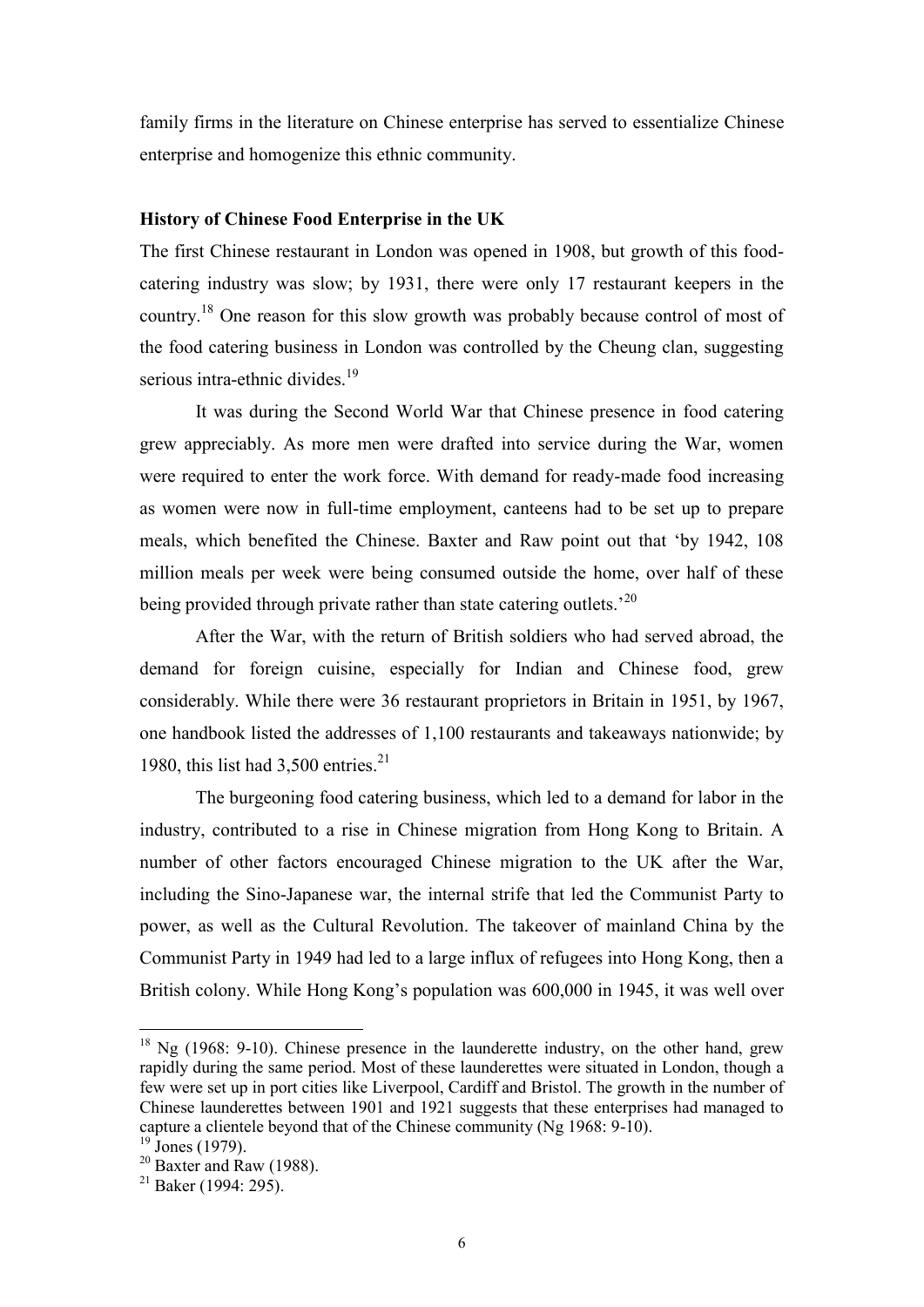two million by 1951, inevitably resulting in severe socio-economic problems in the colony.<sup>22</sup> Since the Commonwealth Act facilitated the entry of members of the Commonwealth into Britain, this country became another venue for Chinese migrants from Hong Kong. Compared to the approximately 1,900 ethnic Chinese in the UK in 1931, this community's estimated population by the early 1970s was at least 96,000.<sup>23</sup>

This increase in Britain's ethnic Chinese population would have probably been much higher if migration of foreigners had not been checked by the promulgation of the Commonwealth Immigrants Act in 1962. One key aspect of this Act was the requirement that all Commonwealth citizens secure an employment voucher before coming to Britain. To some extent, this restriction was circumvented when the dependants of Chinese migrants were brought into the country; this was necessary as there was still an acute need for labor to feed the burgeoning food catering industry. In 1962, the year the Act was introduced, only 135 entry certificates had been issued to the dependants of Hong Kong men; by 1967, the number had risen almost ten-fold, to 1,211. By 1971, well over 2,000 entry certificates were being issued annually.<sup>24</sup> Inevitably, when the 1971 Immigration Act was introduced, it placed limitations on the entry of dependants. These dependants, usually the wives and children of migrants, were also a crucial source of labor for a number of Chinese had left their employers to establish their own business.

This combination of events, i.e. the bringing over of dependants by people who were setting up their own business, inevitably meant that a growing number of Chinese migrants had begun to settle permanently in the UK. By 1991, nearly 30 per cent of the ethnic Chinese population in Britain was born in the UK. Although the introduction of the Immigration Act probably hindered significantly the number of dependants that could be brought into the UK, Baker claims that the Chinese continued to bring in family members from Hong Kong at a high rate until 1977, after which it declined appreciably to about less than  $1,000$  a year.<sup>25</sup>

Most of this population was based in urban areas, largely in London, though Liverpool, Manchester and Birmingham also had a relatively sizeable concentration of Chinese. By the 1970s, there were also approximately 3,000 Chinese in Scotland,

 $22$  Wong (1988: 3; 16-20).

<sup>&</sup>lt;sup>23</sup> Baker (1994: 298).

<sup>24</sup> Castles *et. al* (1984: 44)

<sup>&</sup>lt;sup>25</sup> Baker (1994: 298).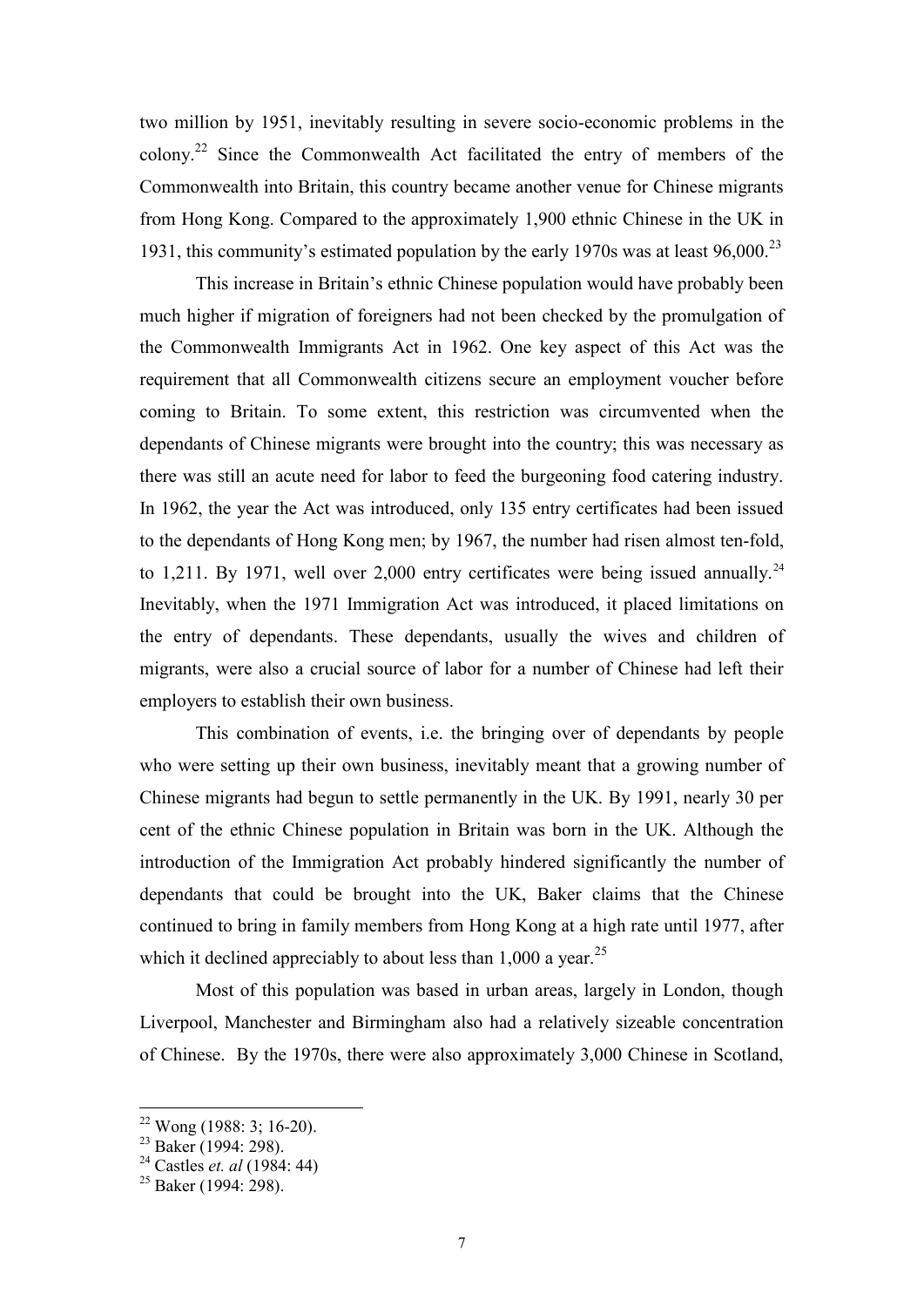roughly 1,400 of whom were in Glasgow and 900 in Edinburgh.<sup>26</sup> By the early 1970s, almost 55 per cent of the ethnic Chinese in the UK were from other parts of Asia, including Malaysia and Singapore, an indication of that the place of origin of migrants of this ethnic community had began to noticeably differ.<sup>27</sup>

In addition to the demand for labor in the food catering sector, Chinese migration was encouraged as the British economy experienced an economic boom between 1956 and 1965. There was a five-fold increase in the number of Hong Kong residents in London working in the food catering industry between 1950 and 1960.<sup>28</sup> New Chinese restaurants and takeaways were being opened so rapidly during the 1950s, that in 1961 the Association of Chinese Restaurateurs (ACR) was formed, presumably to ensure high standards among newly-established Chinese restaurants, though probably to serve as an entry barrier to new entrants into the trade.<sup>29</sup>

Migrants belonging to the same family or close kin brought into the enterprise as part of the labor force constituted what has been termed an "ethnic resource".<sup>30</sup> Kinship ties were effectively utilized to allow ethnic Chinese to secure selfemployment and develop their own enterprises. Light and Bonacich used the concept of "ethnic resource" to suggest that owners of firms within "ethnic economies"<sup>31</sup> could exploit their ethnicity in a variety of ways for the benefit of their enterprise.<sup>32</sup> For example, Light and Bonacich cite the fact that certain skills could be transmitted by co-ethnics, cheap labor could be exploited by hiring co-ethnics, especially from abroad, and ethnic communities could depend on ethnically-based support networks and trade organizations to protect and develop their business base.<sup>33</sup> Light and Gold noted that "class resources" was another factor that had helped entrepreneurs develop

 $^{26}$  Ng (1968: 1-2); Watson (1977: 182-83).

 $27 \text{ By } 2000$ , there were four main types of Chinese in the UK. First, Hong Kong Chinese from the rural New Territories who had started arriving in large numbers in the 1960s. Many moved into catering and food wholesaling and retailing, the subject of this study. Second, Southeast Asian Chinese, who started arriving in the 1960s, are mostly middle-class and are usually professionally trained. The third, and newest, group arrived in the 1980s from Taiwan and urban Hong Kong; those in business are mainly in technology and manufacturing. The fourth group comprises British-born Chinese. See Benton and Gomez (2007) for a history of the evolution of these different ethnic Chinese groups.

 $^{28}$  Ng (1968: 1).

 $^{29}$  Ng (1968: 29).

<sup>&</sup>lt;sup>30</sup>Light and Bonacich (1988).

 $31$  Light and Gold (2000).

 $32$  Light and Bonacich (1988).

 $33$  Ibid.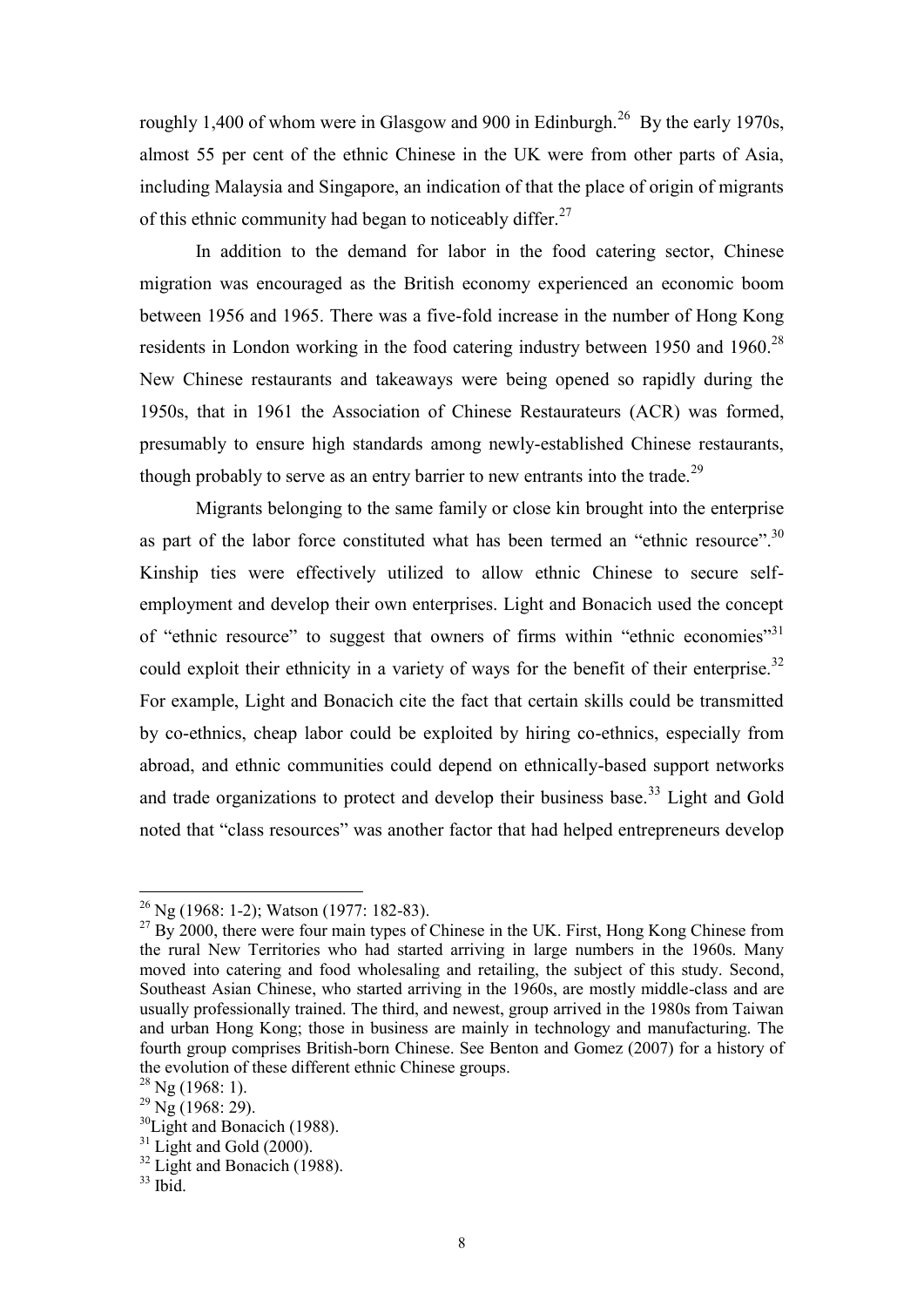their firms.<sup>34</sup> People with class resources were those who were well-educated or had access to funds, partly also because they were people of financial means. Another class resource of importance was that these businesspeople had acquired working experience in an industry before venturing into business on their own.

Since the owners of restaurants facilitated the migration of their kinsmen into the UK, the latter remained indebted to their employers for a protracted period. Most migrant workers soon realized that their employers were exploiting them, but since many of them could not speak English, this inhibited them from seeking employment outside of the ethnic food sector. Due to this exploitation of their labor, those who could move, or ventured the risk to leave, stayed just long enough to learn the trade, study the environment and accumulate enough savings to start a small business of their own. Inevitably, they entered the same food catering business, particularly through takeaways, as this form of business limited their interaction with the host community. Their venture into food catering contributed to growing intra-ethnic competition. As a consequence of this competition, the Chinese began to spread out, leading to the setting up of takeaways and restaurants throughout the British Isles and ensuring that large ethnic enclaves did not emerge.

Their decision to establish a takeaway, as opposed to a restaurant, as a means to start a food catering enterprise, was partly due to government policies, such as the Selective Employment Tax (SET) of  $1966<sup>35</sup>$  Jones points out that the SET made restaurants a relatively expensive enterprise to run as it contributed to higher overheads.<sup>36</sup> The SET contributed to an increase in labor charges as it involved a surcharge on National Insurance contributions made by employers for their personnel. In response to this legislation, takeaways emerged as a logical alternative as the meals prepared were acquired for consumption outside the business premises. Labor requirements in takeaways were minimal, as waiters were not required, while family members could be inducted, without charge, to help out in the running of the business. The SET proved unsuccessful and was replaced by the Value Added Tax (VAT) in 1973, which involved a tax on every business transaction undertaken by a firm.

 $34$  Light and Gold (2000).

<sup>&</sup>lt;sup>35</sup> The SET was an attempt by the government to raise revenue as well as shift employment within sectors. Payment of this tax was refundable in all industries except services and construction, while those involved in manufacturing and scientific research received a premium (Jeremy 1998: 120).

 $36$  Jones (1979).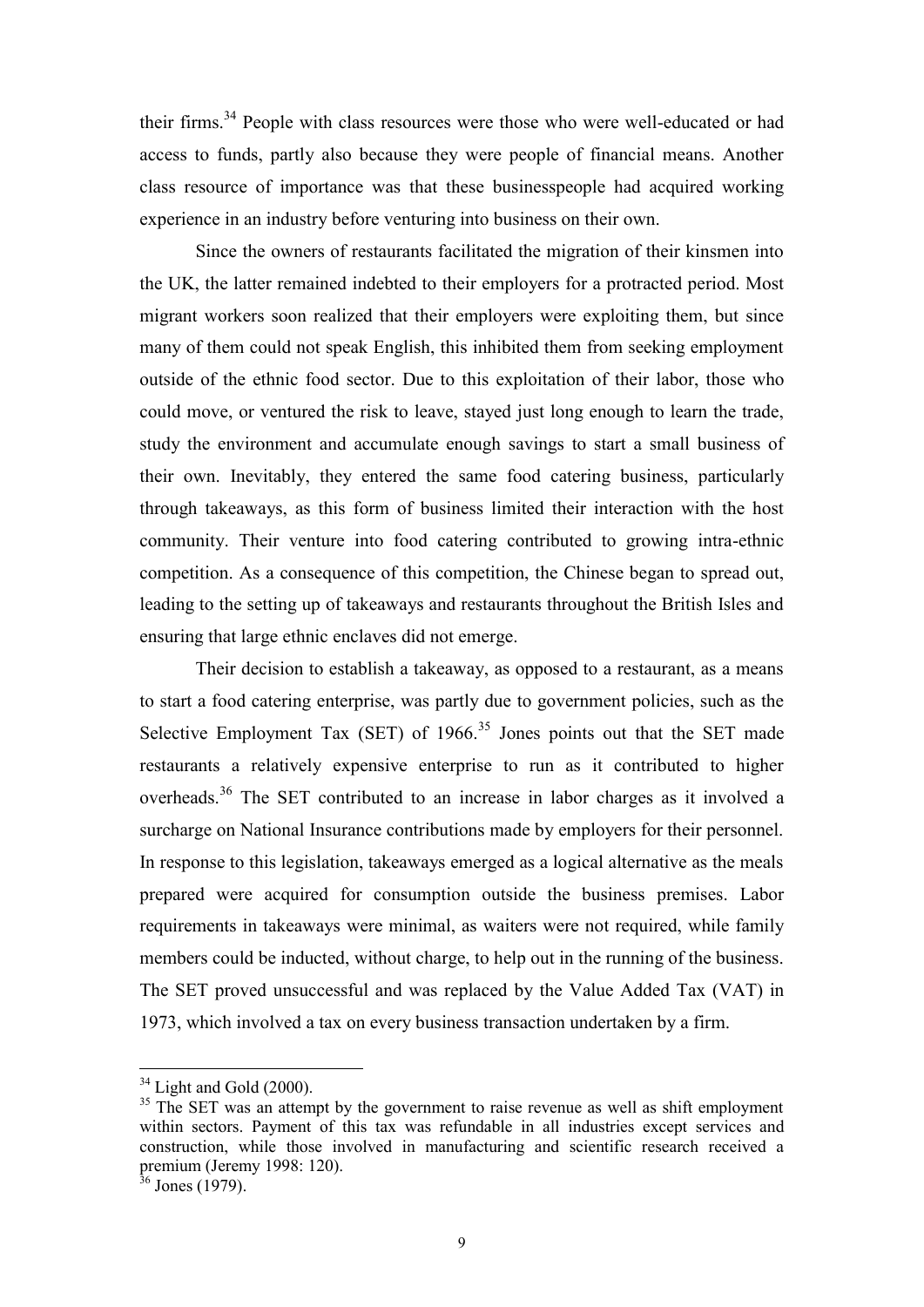In the early 1970s, the economy had moved into a recession that inevitably undermined the restaurant industry. Since there was then an estimated 3,500 to 4,000 Chinese restaurants and takeaways in the country, a market in recession could not accommodate such a large number of catering enterprises.<sup>37</sup>

However, the adverse effects of the economic cycle on the performance of catering enterprises were partly offset by government measures in the Thatcher years, particularly in the early 1980s, when policies were introduced aimed at producing a more entrepreneurial culture. This strategy had a major impact on Britain's small ethnic entrepreneurs, who were well represented among the nearly one million people who joined the ranks of the self-employed in the 1980s.<sup>38</sup> Incentives were provided to establish such enterprises, leading to a marked rise in the number of ethnic companies, including – in the early to mid 1980s – some leading catering firms.

By the early 1990s, Chinese restaurants and takeaways accounted for one in every four such businesses in Britain. Chinese sources estimated the number of restaurants (some of which double as takeaways) in the mid 1990s at more than 1,500 and of takeaways at around 4,000. In 1998, the number of businesses was said to have risen to 7,600, including some 5,000 takeaways.

Some Chinese, recognizing that the market for takeaways and restaurants was becoming saturated, moved into the wholesale and retail distribution of Chinese food products. While most retail enterprises served as relatively small grocery outlets, a number of Chinese supermarkets were established to serve the needs of ethnic foodbased enterprises. Those who had moved early into trading in ethnic food seem to have thrived best in business among ethnic Chinese in the food chain. Almost all the largest ethnic Chinese-owned companies in the UK, in terms of turnover and number of employees, are involved in the wholesale and retail distribution of ethnic food products. None of the Chinese-owned companies in the restaurant industry established before the 1970s have emerged as a major restaurateur. It appeared that these distribution firms had prospered because they served the large Chinese restaurant and takeaway sector in the country. A study of the firms in the distribution sector suggests other reasons for their rapid growth.

<sup>&</sup>lt;sup>37</sup> Watson (1977: 183); Baker (1994).

 $38$  Owen (1994: 17).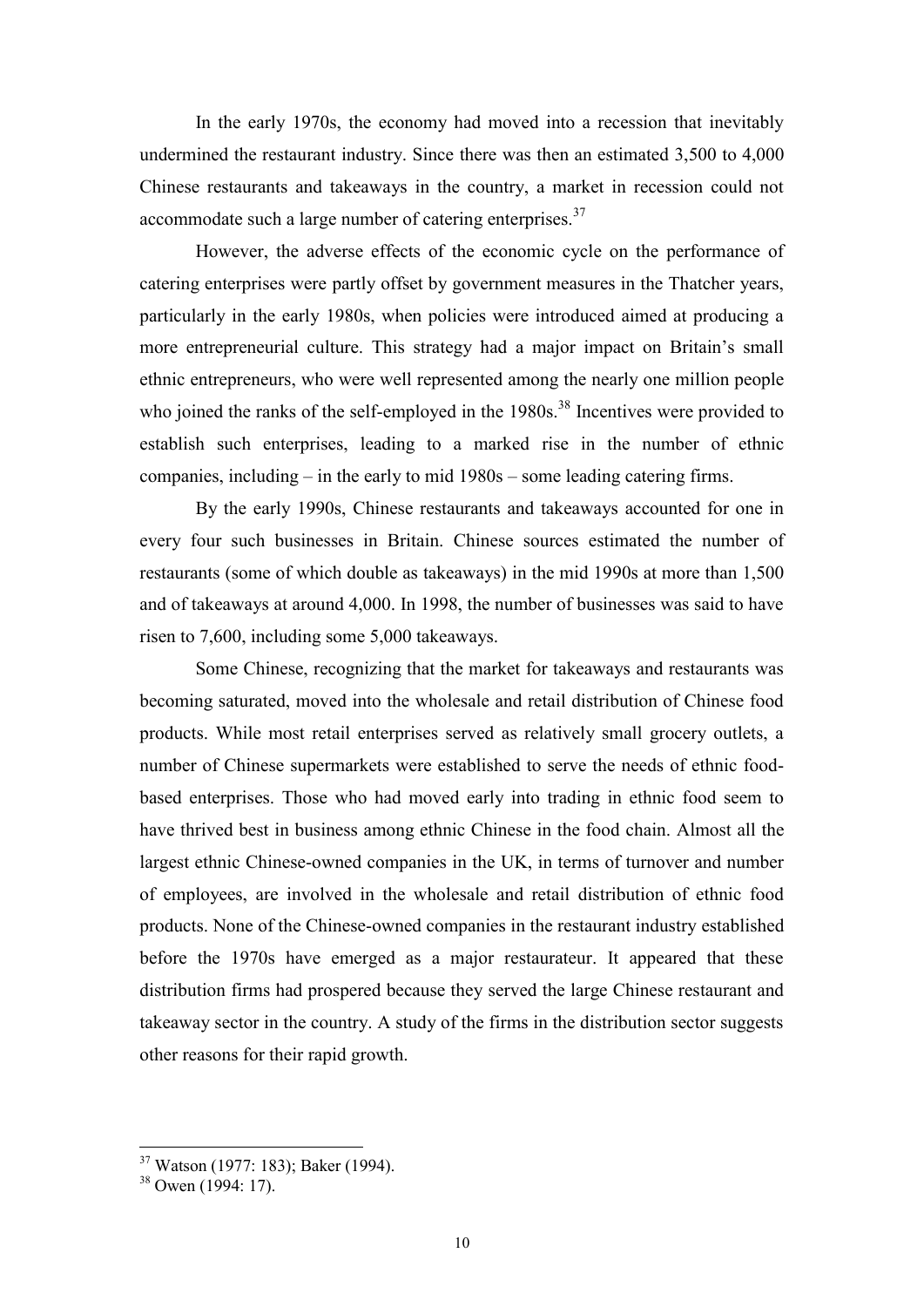#### **Chinese Family Firms and Ethnic Food Enterprise**

Among the largest ethnic Chinese-owned firms, in terms of turnover, are those involved in wholesale and retail distribution of food products. A majority of them were formed in the 1970s and 1980s (see Table 1).<sup>39</sup> These firms include W.Wing Yip plc, See Woo Holdings Ltd, Loon Fung Ltd, Hoo Hing Holdings Ltd, Seven Seas (Frozen Foods) Ltd, Dayat Foods Packaging Co. Ltd, W.H. Lung Trading Ltd and Chan's Ltd. In terms of number of employees and amount of capitalization and turnover, all these firms have remained small to medium-sized enterprises.

# **(Table 1 is about here)**

The main feature of these large Chinese firms is that they are family-owned. A majority of them were established as partnerships, involving non-family members. Among the older companies, particularly the Loon Fung and Dayat Foods Packaging Groups, a new generation has emerged who have been incorporated into senior management posts or as shareholders. The founders of these Groups however, remain in control of these enterprises.

The list of directors and shareholders of the firms in Table 1 provides no evidence of interlocking stock ownership or interlocking directorships suggesting little intra-ethnic cooperation. It is noteworthy that there is no evidence of ties between owners of these companies as most of them were migrants from Hong Kong.

These firms do not appear to have created mutually beneficial links with companies along this food chain though situated in the middle of this production line. Instead, a number of them have attempted to develop a vertically-integrated enterprise, i.e. firms that produce food and those in the catering sector, as a means to help reduce costs and situate all sectors of the food chain in-house. This attempt at creating a vertically-integrated enterprise, though unsuccessful in all cases, suggests an attempt to bypass the need to work with other firms in the food chain.

The largest firms in Table 1, Wing Yip, Loon Fung and Seven Seas (Frozen Foods), had shown an ability to recognize changing market trends and had acted quickly to create a niche for themselves in the market. Although these companies commenced operations as wholesalers and retailers of Chinese foods, their founders have tried to diversify into other fields of business, a trait common among most

<sup>&</sup>lt;sup>39</sup> The oldest firm operating in this sector is Loon Fung (London) Ltd, which was established in 1966. It functions now as a holding company and its subsidiary, Loon Fung Ltd, listed in Table 1, was incorporated in 1983.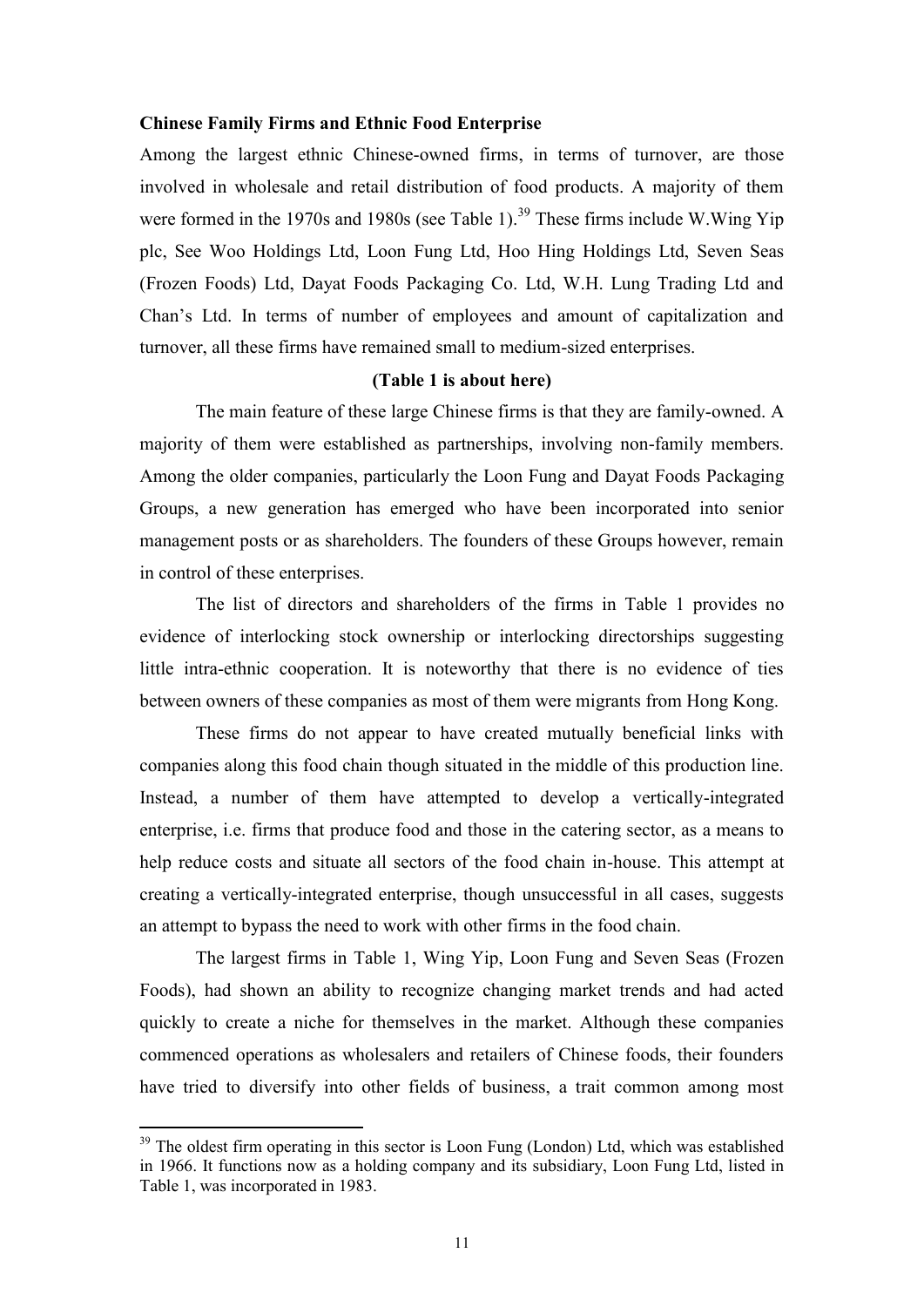Chinese migrants in business. These firms have established enterprises involved in property investment, manufacturing and food catering. A review of their development suggests, however, that all these firms have only managed to thrive due to their mainstay activity, wholesale distribution of food products.

In spite of the ability of these Chinese to develop their enterprises, there are significant differences between them. While Woon Wing Yip of Wing Yip was a penniless migrant from Hong Kong with little formal education, three brothers collectively played an active role in the development of See Woo Holdings, each bringing different skills to the enterprise. M.W. Chan, a migrant from Hong Kong who had received some education in the UK, had originally gone into business with his brother, which emerged as a major wholesaling company in Scotland, before moving on to incorporate Chan's. Chan and his brother eventually became competitors in the Chinese food retailing sector in Scotland.

A number of the founders of these enterprises had previous experience in food catering or an enterprise related to the distribution of Chinese foods. These class resources, along with ethnic resources, such as family labor and funds from kin, proved useful in developing their enterprise. A case study of two large Chineseowned companies provides further insights into the crucial factors that contributed to the development of their enterprises.

## *Case Study1: Seven Seas (Frozen Foods) Ltd*

This company, incorporated on 8 June 1971 and originally based in Sidcup, Kent, is involved in the import, export, wholesale and retail distribution of frozen foods. The original directors of the company were David Guing Chiu Chan, a cook, Stewart San Yuen So and Eugene Yu Him So. Chan and Eugene were the original shareholders, each holding an equal stake of Seven Seas (Frozen Foods)'s paid-up capital of £100, indicating that this enterprise had started off as a partnership. While Stewart was a British national, Chan and Eugene were listed as "stateless" at the time of the company's incorporation, although both men subsequently became British citizens. In 1975, Seven Seas (Frozen Foods)'s paid-up capital was increased to £5,000, with the shareholding again equally shared between Eugene and Chan.

Chan and Eugene were also directors of two other companies, Seven Seas (Frozen Foods - Warwick) Ltd and China Frozen Foods (Manchester) Company Ltd, both involved in the wholesaling and retailing of frozen food products. Seven Seas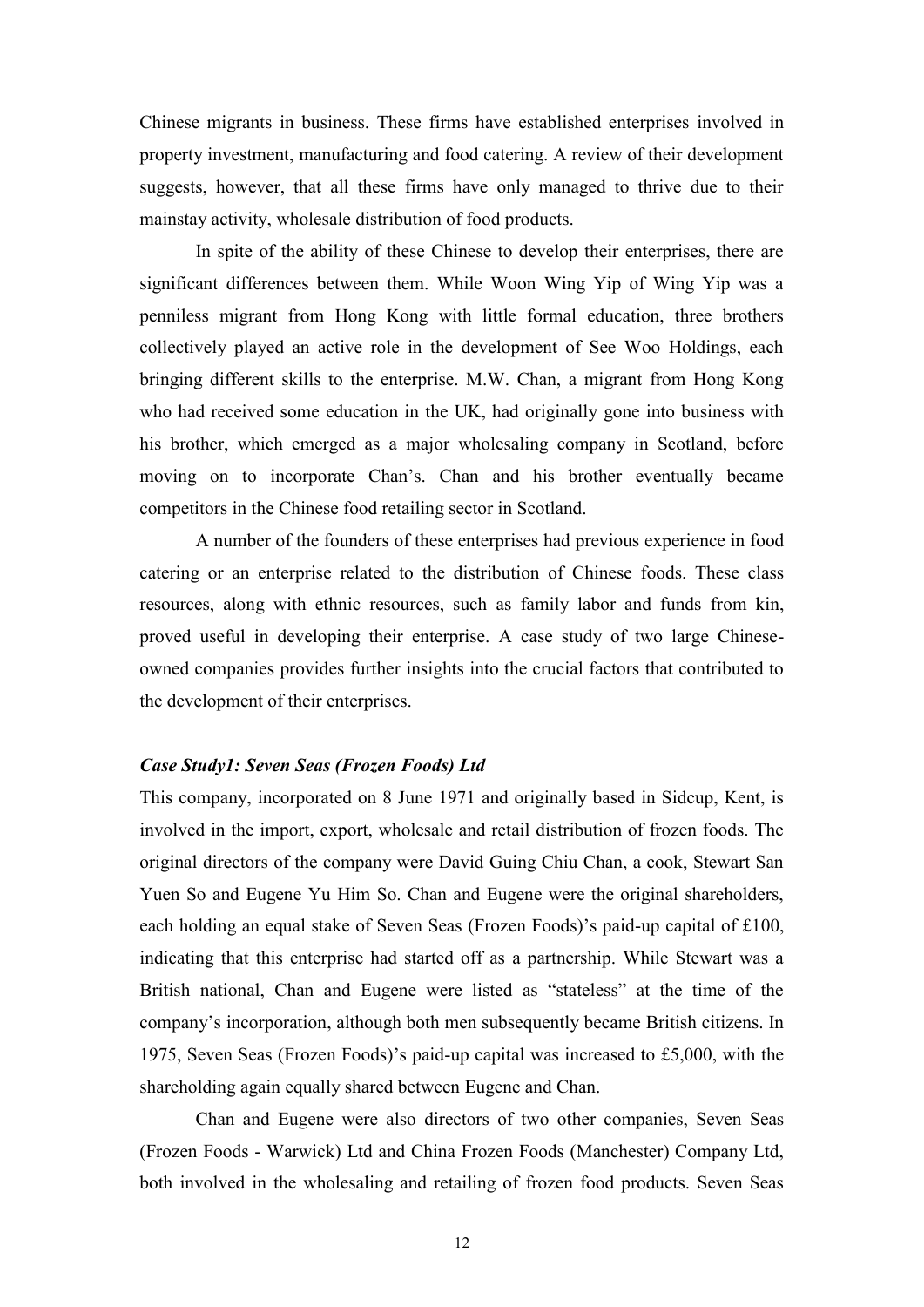(Frozen Foods - Warwick) was incorporated on 14 October 1975, with the So brothers and Chan as the original directors, each owning 333 shares in the company. China Frozen Foods (Manchester) Co was also incorporated in 1975, and its original directors and shareholders were Chan, Eugene and two Manchester-based frozen food dealers, Y.C. Leong and K.Y. Lau. The incorporation of China Frozen Foods (Manchester) Co and Seven Seas (Frozen Foods - Warwick) appeared to be an attempt by Chan and the So brothers to develop numerous outlets for their frozen foods distribution business.

The reason for this need to rapidly establish a number of outlets in the UK for the sale of their frozen foods was that the So brothers and Chan had recognized that there was a growing demand for such products, although during the early 1970s household spending on food had only increased marginally compared to the previous decade. This point was highlighted by Maunder who noted that although:

> the volume of household spending per head on all foods in Great Britain rose little between 1963 and 1972, that on convenience foods jumped by one-fifth over the same period. Frozen foods provided the most dramatic rise in the volume of sales of all convenience foods, more than doubling over this same period. Between 1974 and 1976, only frozen foods maintained their rapid sales growth while, in real terms, sales of other convenience foods remained static, in common with all other household food spending. The 'trading down' by consumers in response to the squeeze on real incomes in 1974 has thus further heightened the problems for manufacturers in expanding sales of processed foods.<sup>40</sup>

The turnover volumes recorded by Seven Seas (Frozen Foods) and Seven Seas (Frozen Foods - Warwick) indicates that they had been able to register a considerable increase in sales during the mid-1970s, capturing a segment of the market for frozen foods during this period (see Table 2). This partnership had obviously ventured into the frozen foods market at an opportune time.

Company records suggest that Chan and the So brothers played an equally active part in developing the Seven Seas (Frozen Foods) Group during the 1970s. In 1979, however, after almost a decade as an equal shareholder of the company, Chan transferred his interests in Seven Seas (Frozen Foods) to Ho Ping Ho, though the latter was not appointed a member of the board of directors; the directors of the company then were Eugene and Stewart. Two years later, in 1981, the So family

 $40$  Maunder (1980: 80-82).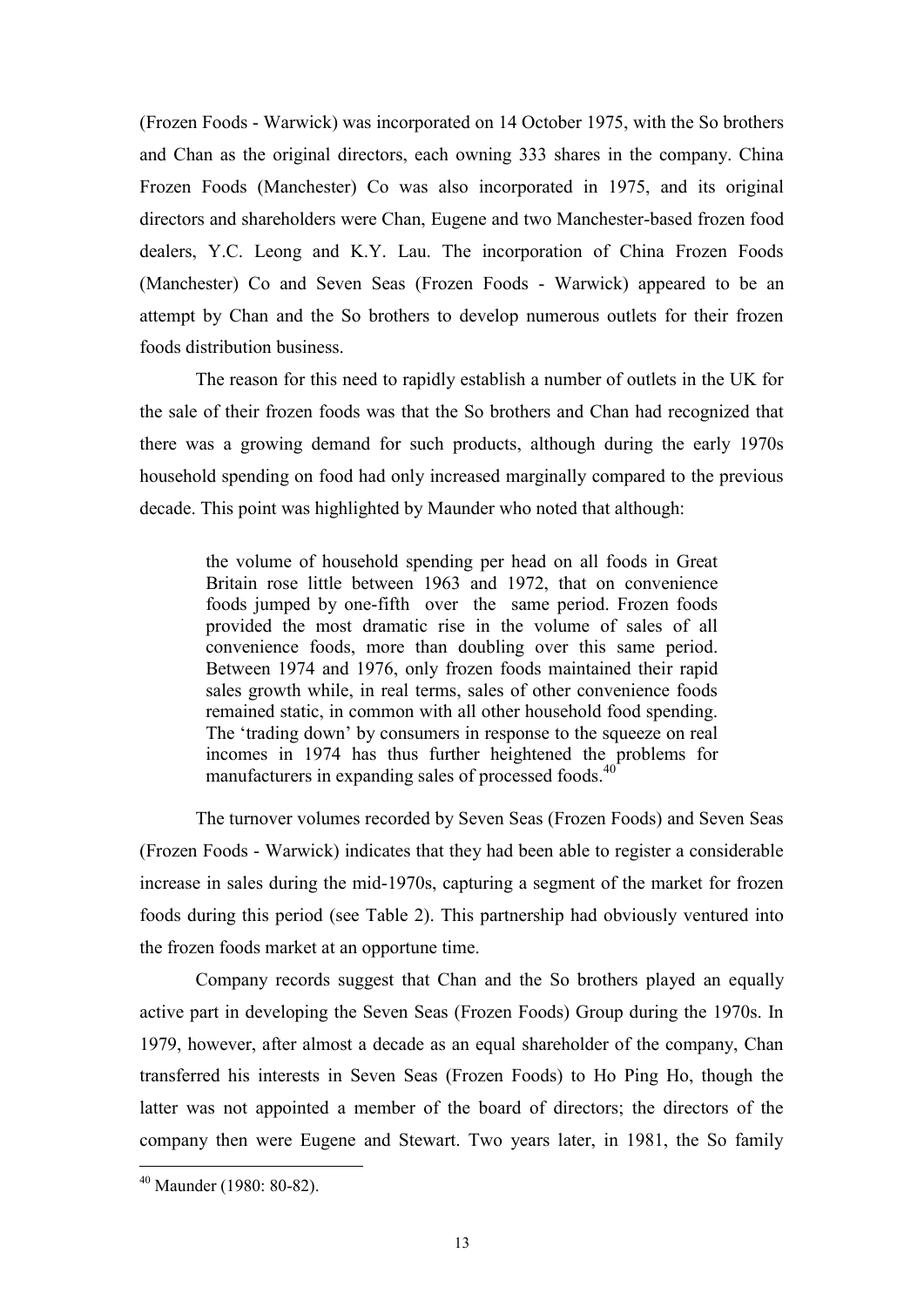gained full control of Seven Seas (Frozen Foods) when Ho relinquished his interests in the company to Eugene who then held all but one of its 10,000 shares.

In 1981, after the So family had secured control of Seven Seas (Frozen Foods), the company's paid-up capital was increased substantially, to £100,000; this entire equity was owned by Eugene. The other directors then of Seven Seas (Frozen Foods) were, apart from Eugene and Stewart, David Yun Hung Yuen, a British seafood trader who was also a director of Carlson Frozen Foods Ltd; Yuen was appointed a director of Seven Seas (Frozen Foods) in July 1982. By 1997, the firm's directors were still the same, with Stewart serving as Managing Director.

Eugene and Stewart So would later emerge as shareholders and directors of a myriad of companies involved in different activities. Stewart would become a director of Seven Seas (Frozen Foods - Warwick), Goodrich Ltd, Seven Seas Trading Ltd, Seven Seas (Investments) Ltd, The Emperor Restaurant Ltd and So Restaurants Ltd. Eugene So would serve as a director China Frozen Foods (Manchester) Co, Goodrich, Seven Seas (Frozen Foods - Warwick), Seven Seas (Noodles), Seven Seas Trading, and Seven Seas (Investments) Ltd. These firms were involved in the manufacture of noodles, food catering through restaurants and investment holding. Most of these firms would, however, eventually be dissolved.

Seven Seas (Noodles), for example, was an Essex-based company incorporated on 20 July 1987 to be undertake the processing and wholesale and retail distribution of noodles. Seven Seas (Frozen Food) held a 75 per cent stake in this company, whose other shareholders included two ethnic Chinese from abroad: Andy Lam, a Portuguese national, and Ching Kim Li, a French national; Li would also serve as a director of Seven Seas (Frozen Foods). Lam would soon relinquish his interests in Seven Seas (Noodles), but would re-emerge as shareholder in 1991, taking over Seven Seas' (Frozen Food) interests in the company. Although funds were poured into Seven Seas (Noodles), particularly for the construction and operation of a factory to undertake the processing of food, this enterprise proved a loss-making venture. Company accounts reveal that Seven Seas (Noodles) registered losses from the time it began operation and in 1993, as losses mounted, it went into liquidation.

China Frozen Foods (Manchester) Co, one of the first companies established by the So brothers was liquidated in 1985. Another trading company established by the So family, Seven Seas Trading, was dissolved in 1995. So Restaurants, incorporated in 1982 and based in London, was wholly-owned by Seven Seas (Frozen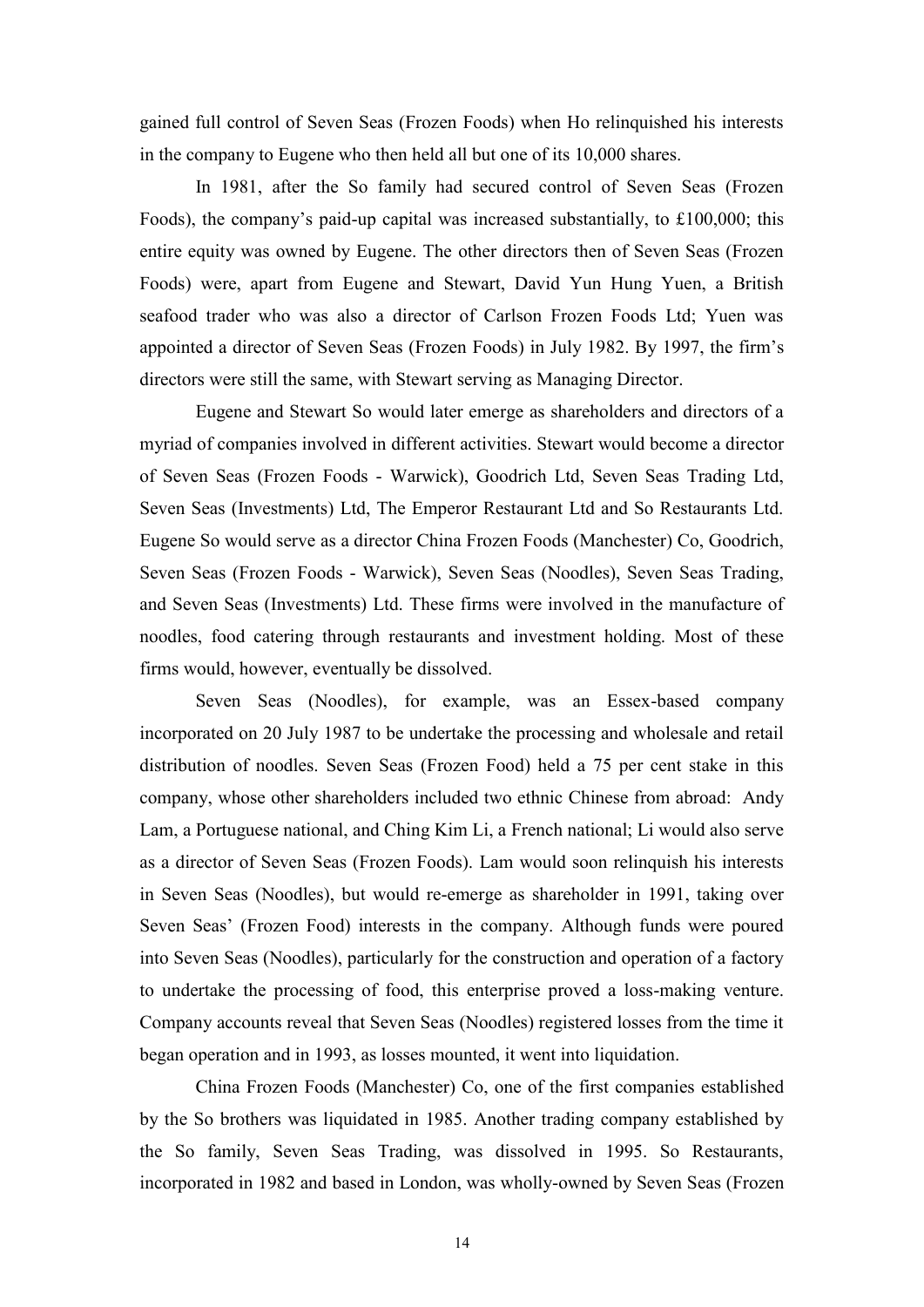Foods), while the original directors were all So family members, i.e. Eugene, Stewart and Frankie. So Restaurants proved a profitable concern in the first few years after its establishment, but went into liquidation in 1987.

The only company established by Seven Seas (Frozen Foods) that has been developed profitably is its food wholesaling and retailing subsidiary, Seven Seas (Frozen Foods - Warwick). Although the company was jointly owned by the So brothers and David Chan when incorporated in 1975, when its issued capital was increased to £4,000 in 1987, Seven Seas (Frozen Foods) emerged as its sole shareholder. By then, the directors of Seven Seas (Frozen Foods - Warwick) were Eugene and Stewart. After 1992, when Seven Seas (Frozen Foods - Warwick) began registering a remarkable rise in pre-tax profits, the company's paid-up capital was increased substantially, to £504,000 (see Table 2).

#### **(Table 2 is about here)**

Since incorporation, Seven Seas (Frozen Foods - Warwick) has consistently registered a rise in its turnover: from a figure of £441,903 in 1976, its turnover had increased substantially, to £7.021 million in 1995. Similarly, the firm's pre-tax profits have consistently increased, from a mere £1,532 in 1976 to its peak of £46,112 in 1992. Seven Seas (Frozen Foods - Warwick) has only 17 employees.

Seven Seas (Frozen Foods) similarly registered substantial increases in its turnover since commencing operations in 1974. That year, the turnover it registered was £439,449; in 1995, the figure recorded was £11,460 million. Its pre-tax profits have similarly been increasing. In 1974, it had a pre-tax profit of £11,547; in 1995, it peaked at £103,000. The number of people in Seven Seas' (Frozen Foods) employ has never been very large, peaking at 25 in 1993.

The Seven Seas (Frozen Foods) Group was incorporated in the form of a partnership, but has eventually come under the control of the So family (see Figure 1). The founding partners of Seven Seas (Frozen Foods) included the So brothers and Chan, who was also a shareholder of a number of other firms that the So family established in the 1970s, including China Frozen Foods Manchester Co and Seven Seas (Frozen Foods - Warwick). The So brothers collaborated with other ethnic Chinese when they decided to move into the manufacture of noodles. In the early stages of their entry into a business venture, the So family has sought to establish intra-ethnic ties, but these links have not been sustained.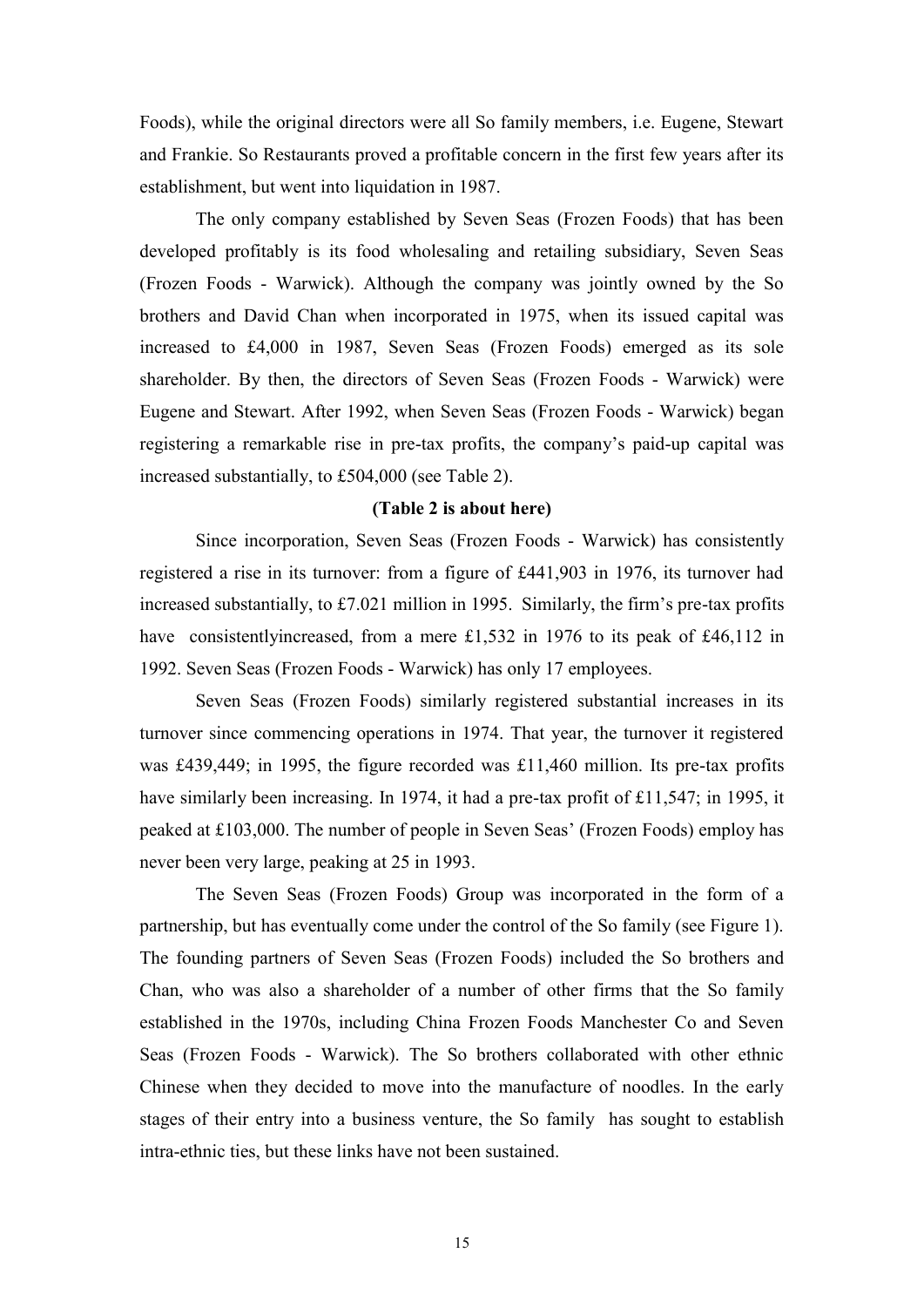Eugene was originally from Hong Kong, and though he has become a British national, has maintained close links with other ethnic Chinese from the territory. For instance, two ethnic Chinese who emerged as directors and shareholders of the Seven Seas (Frozen Foods) were Frankie Sing So, also a Hong Kong national who became a British citizen, and Salina So, who still lives in the Territory. David Yuen, who had long been a director of Seven Seas (Frozen Foods), is one member outside the So family who played a role in the Group over a long period. More importantly, both Frankie So and Yuen were seafood traders by profession, which appears to be a reason for their incorporation into the Group. Frankie So, though also a shareholder of Seven Seas (Frozen Foods), had no voting rights, and was involved, through directorships, in companies running a diverse range of activities, including restaurants and travel agencies.

Eugene, evidently a key figure in the development of the Seven Seas (Frozen Foods) Group, has attempted, unsuccessfully, to develop a vertically integrated enterprise, by venturing into food manufacturing and catering. The Group also incorporated a few frozen foods trading firms around the UK to extend its distribution market. However, its attempt at diversification has proven costly. The Group's manufacturing endeavor was unprofitable, in spite of huge investments in this enterprise, including the construction of a food production factory. Its venture into food catering has not been sustained, while a few of the firms it established around Britain to enhance its marketing of frozen foods have been liquidated (see Figure 1).

## **(Figure 1 is about here)**

The Group has, however, managed to develop its mainstay activity, wholesale and retail distribution of food products, through Seven Seas (Frozen Foods) and Seven Seas (Frozen Foods - Warwick). The Group's historical profile indicates a concerted attempt by the So family to develop efficiency to enhance profitability, undertaken through reinvestment of profits into the company. For example, in 1994, it invested heavily in the construction of new cold stores. This investment was an attempt to help reduce storage costs of stock held by the Group. The Group's current corporate structure suggests that in spite of its history of diversification, the focus of this enterprise is now primarily on its wholesaling and retailing activity.

The Seven Seas (Frozen Foods)'s market still remains primarily within the UK. Although the So brothers have worked with ethnic Chinese based in other parts of Europe, the Group has not expanded its market abroad. The So family embarked on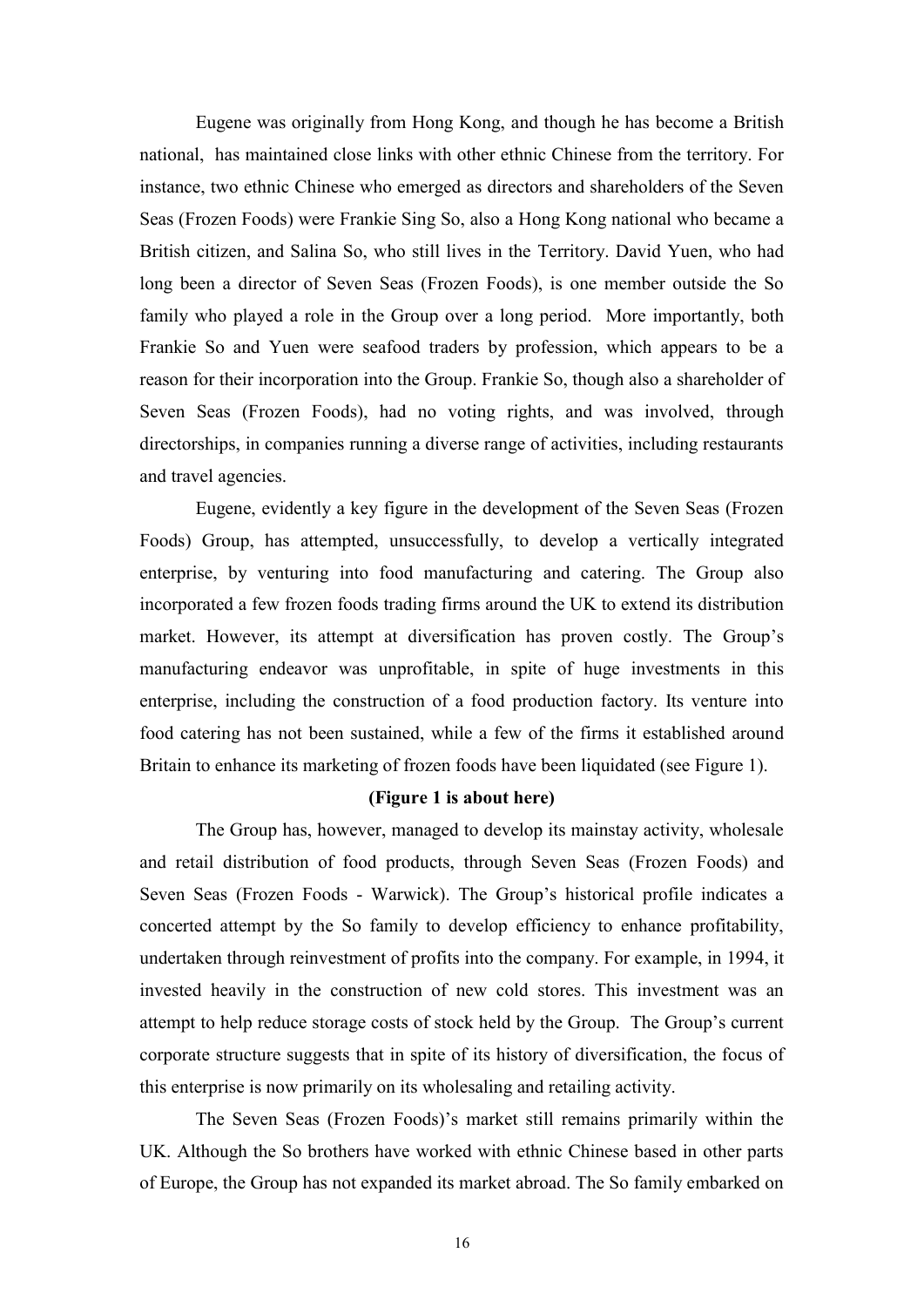numerous ventures in partnership with other ethnic Chinese, but the Group is now solely under family control in terms of shareholding.

## *Case Study 2: Dayat Foods Packaging Ltd*

Dayat Foods Packaging Ltd, a holding company based in Middlesex, was incorporated on 27 August  $1981<sup>41</sup>$  Originally involved in the wholesale and retail distribution of food and packaging material, it was restructured in 1992, with the firm emerging as a holding company and an interest in the property sector and an involvement in management consultancy. Dayat Foods Packaging's wholesale and retail of food and packaging material business was taken over by its only whollyowned subsidiary, Dayat Foods Ltd, incorporated on 10 December 1982. Until 1996, Dayat Foods Packaging had a 15 per cent interest in Wai Lung Engineering Co Ltd, a firm incorporated and based in Hong Kong. After Dayat Foods took over Dayat Foods Packaging's wholesaling and retailing business, the latter's income would primarily be from rental charges and management services it provided to Dayat Foods.

The original shareholders and directors of Dayat Foods Packaging were Francis Yuk Hang Poon and Dora Kay Poon, both British citizens; each then held one share of the company's £2 paid-up capital. When Dayat Foods Packaging's paid-up equity was subsequently increased to £1,000, the shareholders, apart from Francis (who owned 500 shares) and Dora (who held 350 shares), included Kenneth Wang, Ty Wong and Helen Dixon, each of whom owned 50 shares; these three new shareholders were based in the United States. There is no indication in the company records that these US-based shareholders played an active role in the management of the Group; they would, subsequently, relinquish their interests in Dayat Foods Packaging. Dora, a housewife, appears to have had a limited management role in the Group, though she remained a shareholder of Dayat Foods Packaging until 1994, when she resigned as a director of the company. Johnny Poon replaced her as director, and Francis emerged as the sole shareholder of all the company's 1,000 shares. In 1996, 10 per cent of the firm's equity was transferred to Johnny. In 1997, the directors of Dayat Foods were Francis and Johnny Poon and K. Yueng.

<sup>&</sup>lt;sup>41</sup> Dayat Foods Packaging was formerly known as Freshland Ltd. The company's name was changed in November 1981, a few months after its incorporation.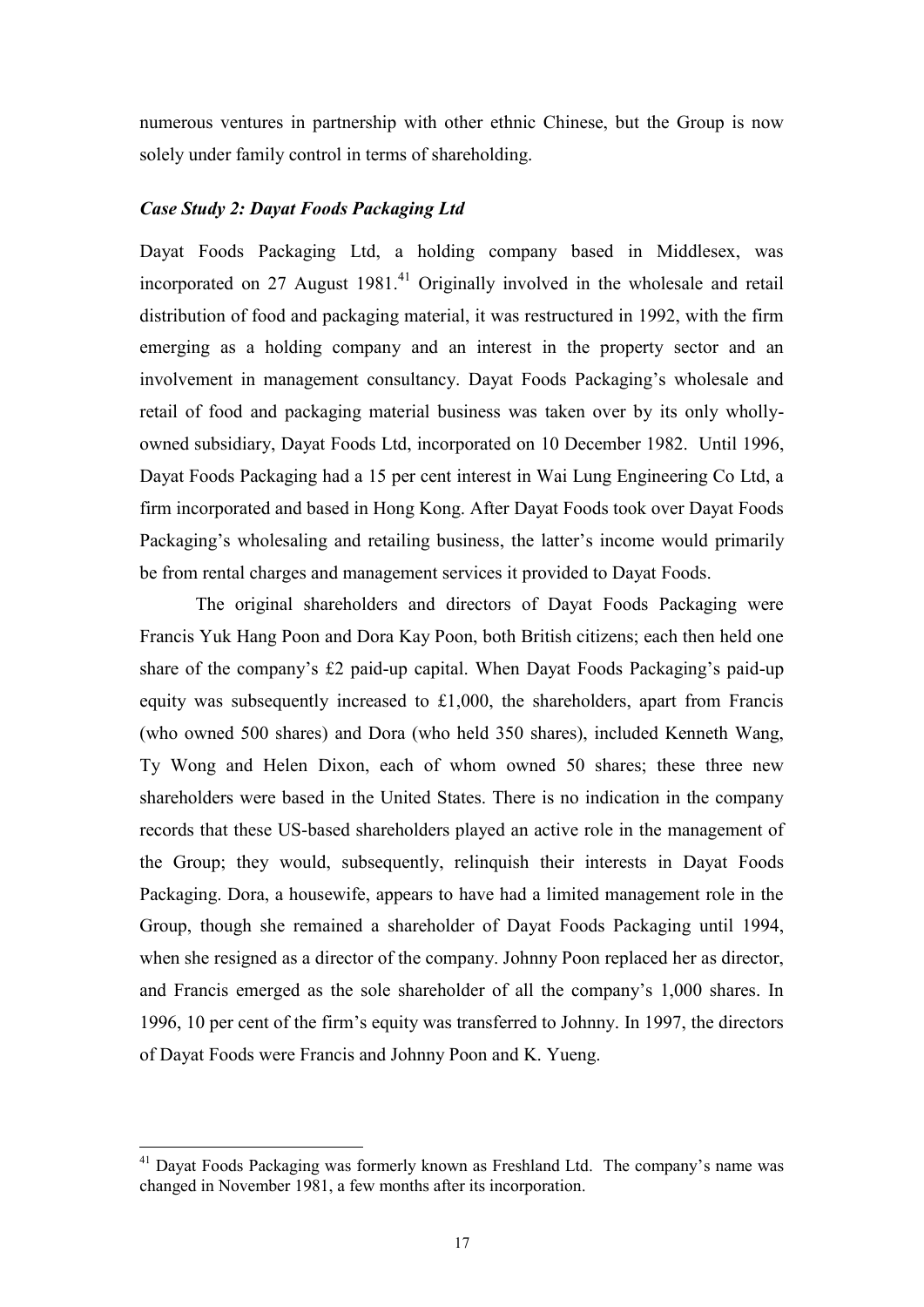Francis is also a director of Dayat (Manufacturing) Ltd and Dayat Foods Ltd.<sup>42</sup> Apart from its listing of Dayat Foods as a wholly-owned subsidiary, there is no indication in Dayat Foods Packaging company records of any affiliation or trade between it and Dayat (Manufacturing).

Dayat Foods, which has a paid-up capital of £2, had remained dormant until 1992 when it took over the wholesaling and retailing activities of Dayat Foods Packaging. As Table 3 indicates, Dayat Foods had registered a consistent increase in volume of turnover since 1992, rising from £4.666 million to £7.057 million in 1996. The firm's pre-tax profits have not been as impressive, as it recorded losses between 1993 and 1995, though it registered a large pre-tax profit of £81,299 in 1996. The number of people in this company's employ has increased, from 27 in 1992 to 39 in 1996. One reason for the rise in turnover between 1992 and 1994 was the opening by the Group of a new cash  $\&$  carry outlet. The revenue generated from this new outlet had helped stem losses, improving the Group's financial position appreciably. The Dayat Food Packaging Group's business activities, including the marketing of its products, continue to be undertaken primarily in the UK.

Dayat Foods Packaging's sources of income include rent received from its property holdings as well as service charges for management services. The firm's highest turnover during the 1990s was registered in 1991, when it recorded a figure of £153,750 (see Table 3). Although Dayat Foods Packaging's turnover has not since reached that figure, its turnover did increase appreciably between 1995 and 1997, when it registered a figure of £135,000. Similarly, Dayat Foods Packaging's highest pre-tax profit was recorded in 1991, at £88,674; since then, its pre-tax profits have continued to fall, reaching its nadir in 1994 when it recorded a pre-tax profit of £10,040. Pre-tax profits have, however, subsequently risen, and by 1997 a six-fold increase in profits was recorded, with a figure of £63,777.

Dayat Foods Packaging's company records reveal that its primary owners, the Poon family, had had co-ownership links with ethnic Chinese in the US, while the firm also had, for a long period, equity interests in the Hong Kong. However, in spite of these international links, there is no indication that the Group has extensive crossborder business linkages. The Dayat Foods Packaging Group's trading activities are solely in the UK. Although the Group had an interest in an engineering company in

 $42$  Davat Foods had been incorporated as Health Food Enterprise (UK).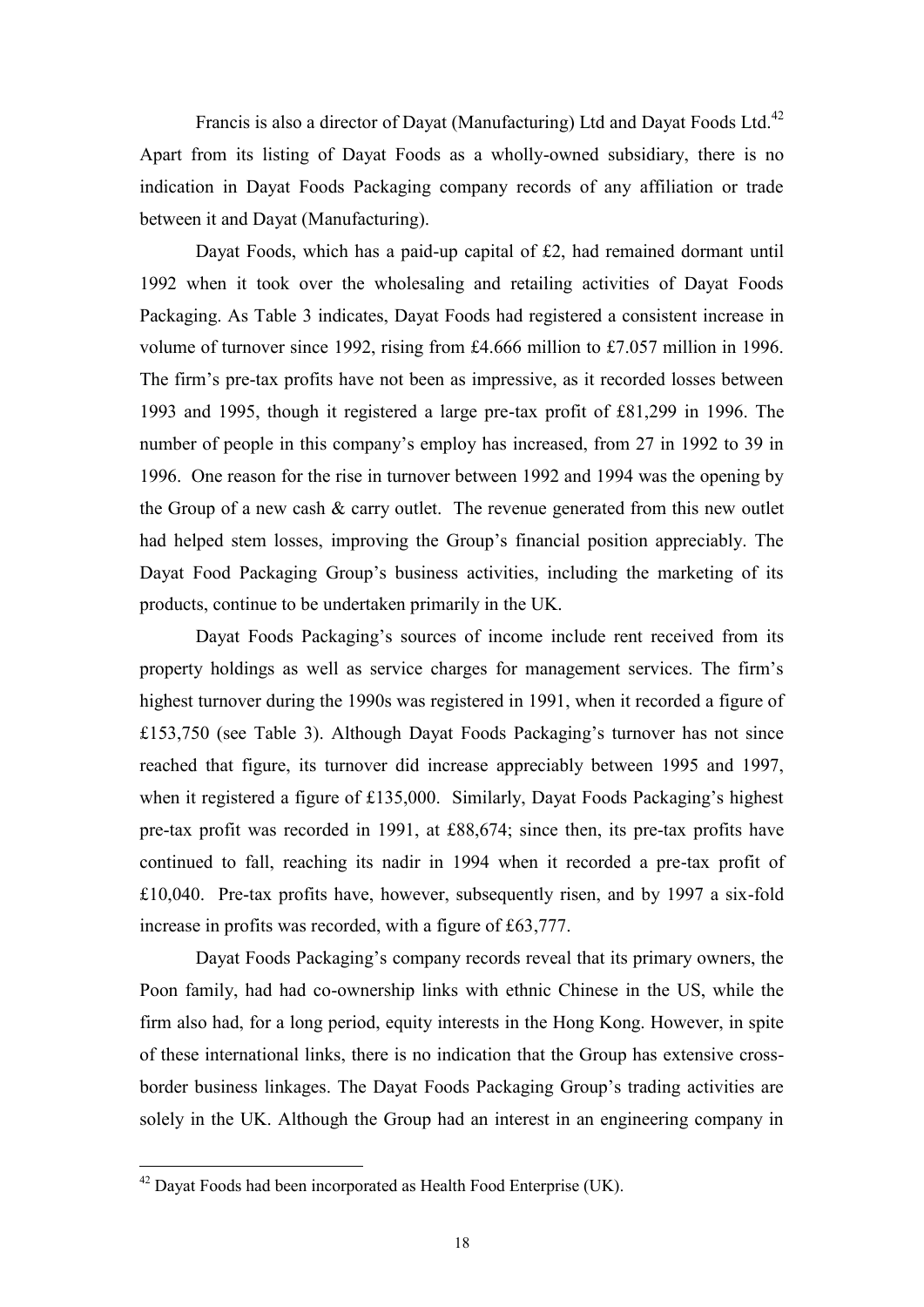Hong Kong, there is no evidence that Dayat Foods Packaging has diversified its operations to include an active involvement in businesses outside that of food distribution. Although company records do indicate that a manufacturing firm, Dayat Manufacturing, had been incorporated, there is no evidence that the Dayat Foods Packaging Group has actively ventured into this sector.

# **(Table 3 is about here)**

## **(Figure 2 is about here)**

#### **Culture, Networks and Family Firms**

1

These case studies reflect trends noted among firms operating in the Chinese food distribution sector. Although these Groups are under the control of one particular family, they were established as partnerships. These partnerships have, however, not been sustained. There is no interlocking stock ownership or interlocking directorship linkages involving these Groups and other firms operating in this sector or in the food chain network. Even though the owners of these Groups were migrants from Hong Kong, as are a number of owners of firms operating in the Chinese food chain, there is no sign of intra-ethnic cooperative ties for mutual benefit. There is no evidence that the owners of these two Groups belong to, or work with, Chinese associations dealing with Chinese food production, distribution and retailing that would suggest some attempt at community building.

In terms of business style, although these Groups are located at the center of the food chain, between production and catering, they do not play a role of "middlemen"<sup>43</sup> serving to consolidate themselves into a mutually beneficial commodity chain. Instead, these Groups have attempted to evolve into verticallyintegrated companies, by moving into manufacturing and catering, though they have failed to profitably develop these enterprises. For example, the Seven Seas (Frozen Foods) Group attempted unsuccessfully to develop a food manufacturing enterprise after having built up its marketing and distribution base. Dayat Foods Packaging Group did show an interest in developing a manufacturing base, though this desire to venture into this sector did not materialize. These Groups have managed to register growth primarily by focusing on food distribution.

 $43$  The concept of "middleman minority" has long been an important feature in the literature on Chinese enterprise among migrants.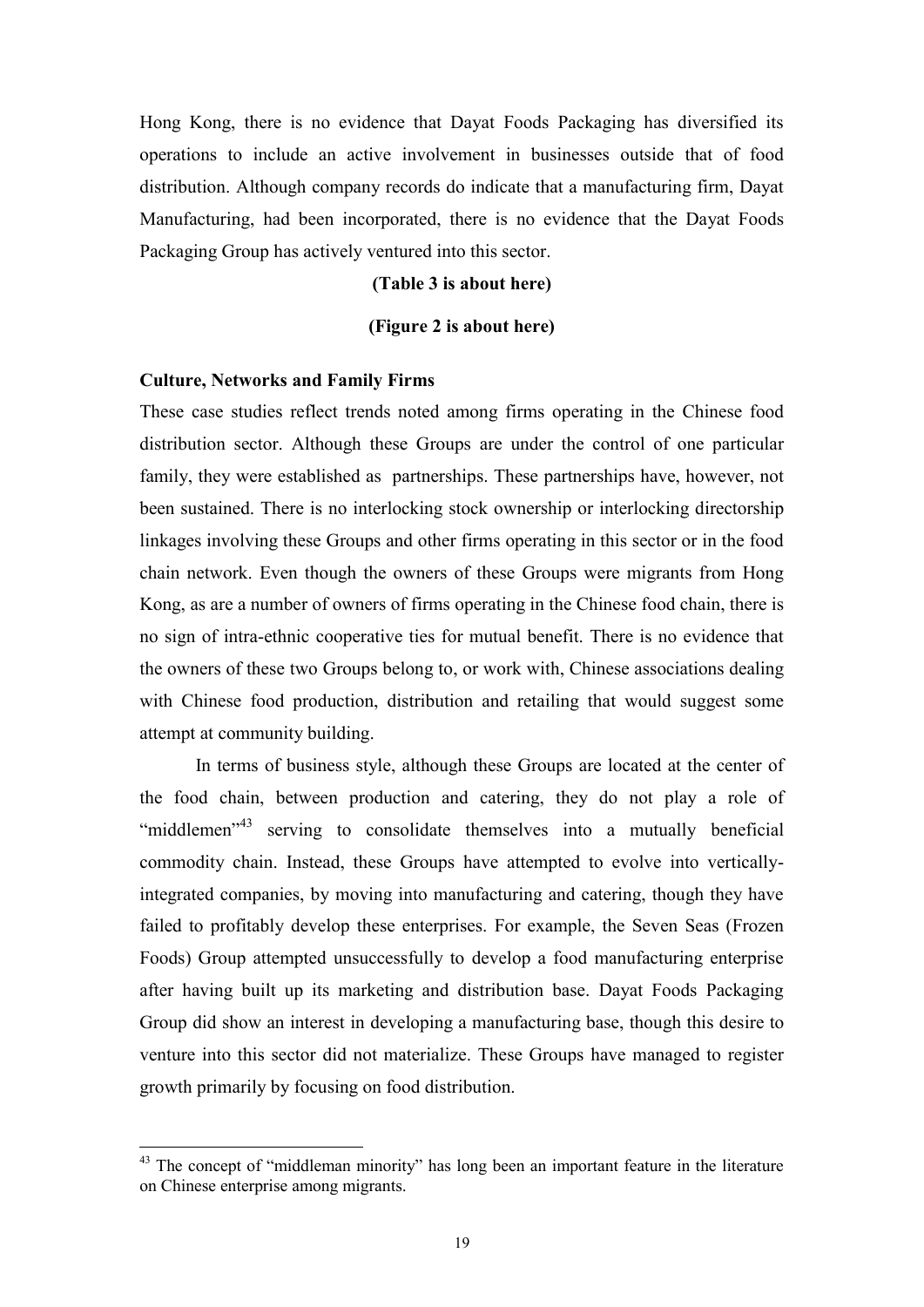The owners of these companies have depended on people in Hong Kong and the US as a source of funds when setting up an enterprise. The owners of Dayat Foods Packaging, for example, required money from abroad to move into business. The case studies provide no evidence that there are ethnically-based institutions which help Chinese migrants mobilize capital. Their sources of funding have primarily been local British banks, though company records indicate some of the firms listed in Table 1 have secured loans from the Bank of China Ltd, incorporated in China, which established branches in the UK in an attempt to create a niche for itself in the Chinese community.

Kinship ties have evidently proven an important mechanism in obtaining labor for the enterprise. Management, however, remains very closely controlled by the family. While the founders remain in charge of running these firms, a new generation has emerged in Dayat Foods Packaging Groups, which has been incorporated into senior management posts and as shareholders. The succession line in the Seven Seas (Frozen Foods) Group remains unclear. These companies are still very young enterprises, and thus still not subject to the professionalization of the management that well-established family firms tend to introduce.

This profile of these Groups provides insights into some of the major features of large Chinese firms in the distribution sector. Their ability to identify or capture niche markets and their more focused approach to business has facilitated the growth of their enterprises, especially after attempts at diversification proved unsuccessful. The owners of these firms – and their partners – have class resources, specifically experience in the food sector, which has helped them develop their enterprises. Intraethnic cooperation was crucial for these businesspeople when they first entered into business, though the importance of such ties clearly diminished with the growth of the enterprise. Intra-ethnic collaborative ties have been difficult to sustain.

## **Conclusion**

This study has dealt with three primary concepts usedin the literature on businesses run by ethnic Chinese, i.e. culture, networks and family firms. An analysis of the paths of enterprise development by firms involved the Chinese food chain, from production to distribution to catering, an important example of an ethnic economy, helped provide insights into the importance of these concepts in the literature on ―Chinese capitalism‖. At first sight, the case studies suggest that there is some merit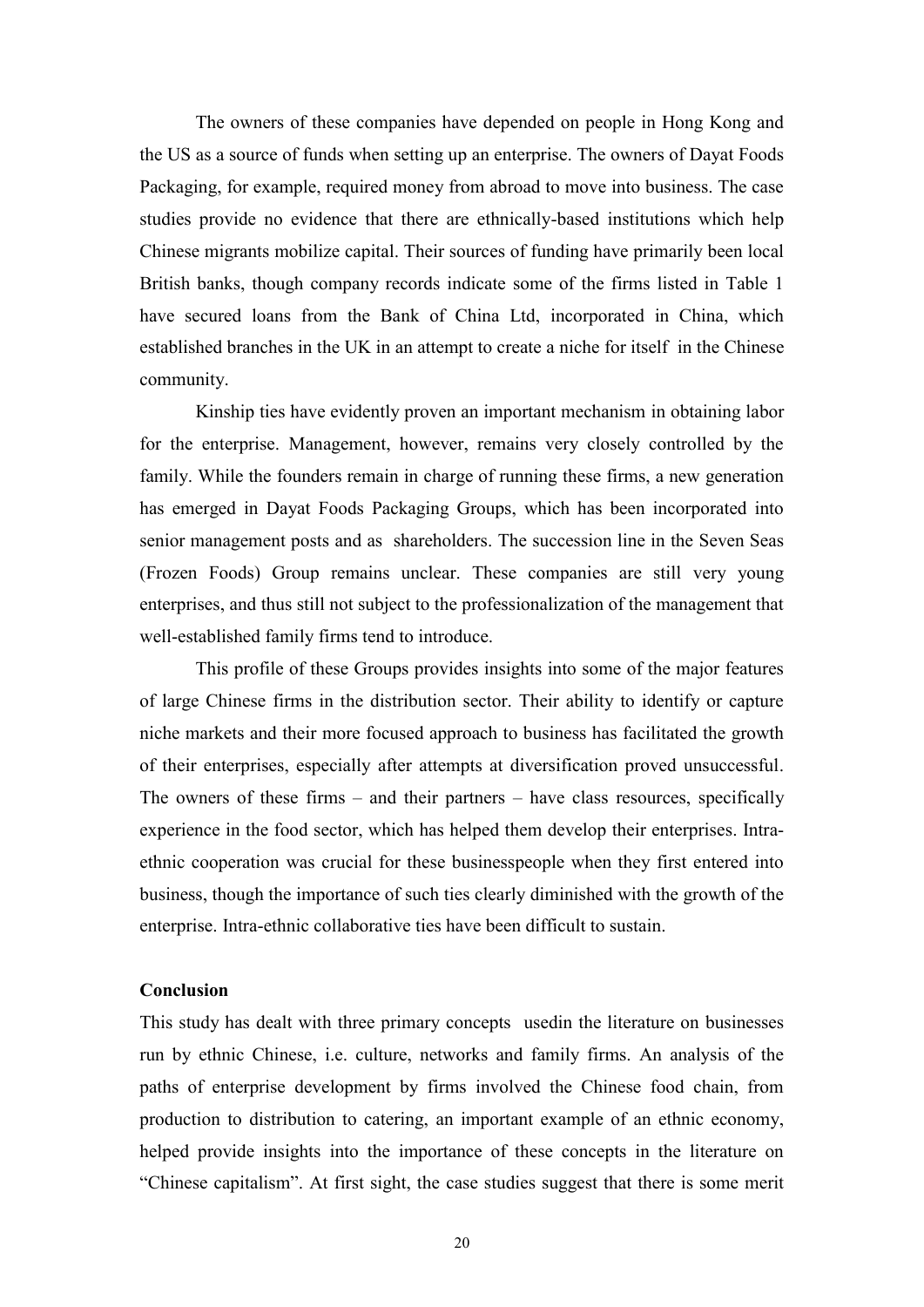to the widely used concept of the network, involving intra-ethnic business linkages. The importance of kinship and co-ethnic ties in the incorporation of a new firm is also obvious in this study.

However, this historical study of Chinese community and industry and the case studies of the large enterprises in food production indicate a much more complex situation to the pattern of growth of these firms. A number of important factors have influenced or shaped the evolution of firms operating within this food chain, including socio-economic change in Britain, especially after the Second World War, economic and immigration policies, capacity to secure access to funding and the ethnic and class resources available to owners of these firms. By focusing on the key actors in these firms, their interactions with co-ethnics and non-co-ethnics and the issues that determined decision-making, insights have been secured into the dynamics behind the evolution of the firm.

If network theorists are right, the ties between ethnic Chinese in the food chain would be spun into business ties, linking those in production, distribution and catering, to promote their economic interests as well as to unify themselves as a single ethnic community. Intra-ethnic business cooperation has obviously contributed to the development of Chinese capital but not for the reasons suggested in much of the literature. This historical profile of Chinese enterprise reveals that intra-ethnic cooperation tends to be important to migrants who are first-time investors. When up and running, and as owners of these firms establish a base for themselves in the corporate sector, their reliance on kinship ties as a source for funds, as partners in a venture and as a mechanism to secure labor diminishes appreciably.

This is reflected in the speed at which partnerships break up, with these companies coming under the control of one individual or family. The transition from a partnership to a family-owned enterprise usually occurs within a number of years after the formation of a company. Interestingly, partners even become competitors within the same sector.

Although family firms are common among Chinese migrants, they emerge primarily because of the problems migrants face in securing start-up capital and hiring labor. The goal of these family firms is obviously on perpetuating ownership within the family and building the enterprise for future generations. Kinship ties are crucial as siblings, spouses and children can be sources of unpaid labor, though it is unclear if this has been effective in ensuring high quality of work or commitment to an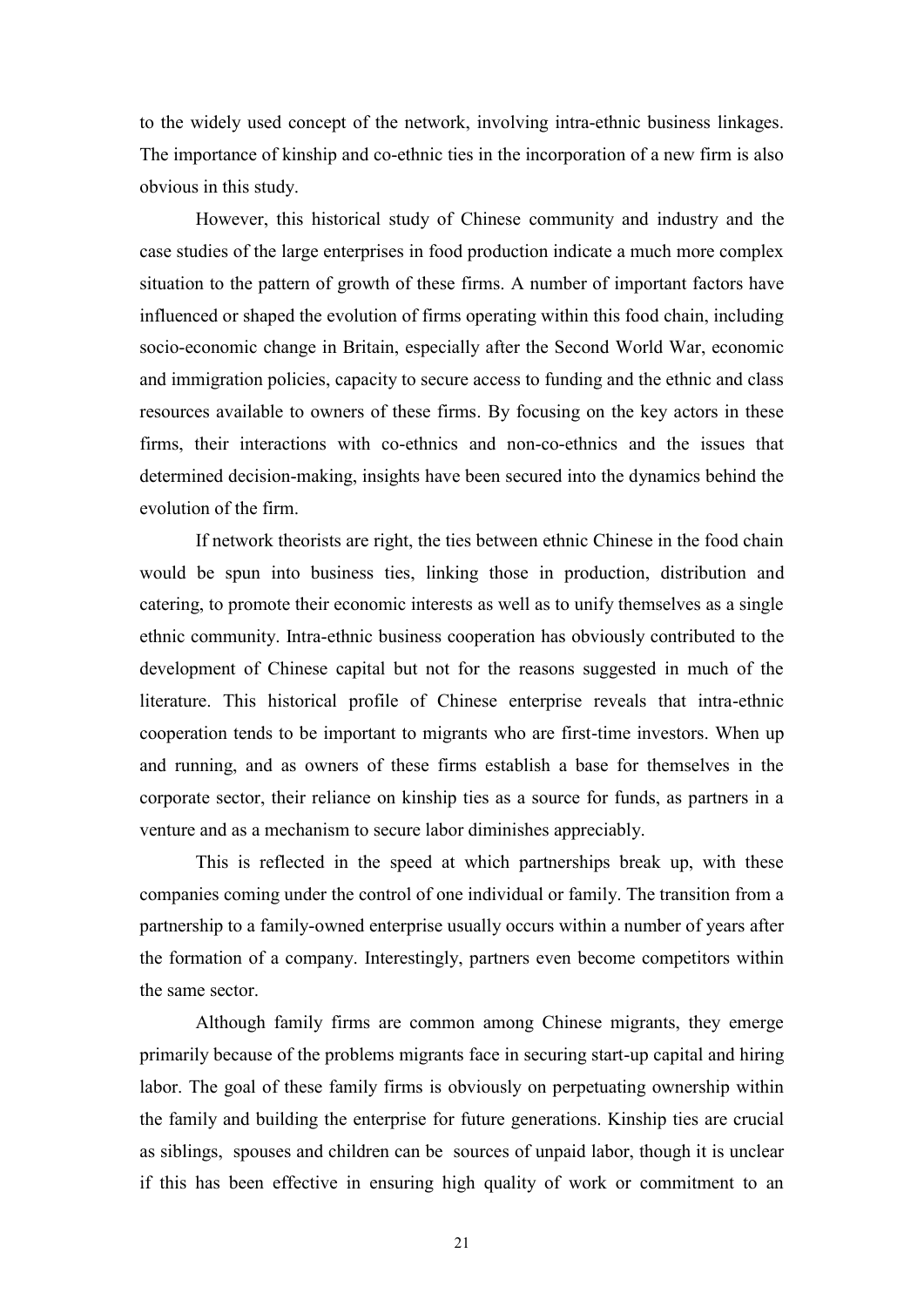enterprise. Other studies have indicated that the children of owners of small-scale enterprises, especially the takeaways, dread their work in the business.<sup>44</sup>

The fact that there is no indication of intra-ethnic or interlocking business ties among firms in the food chain gives credence to arguments about major divides that exist among ethnic Chinese, including sub-ethnic difference, time of migration to the UK and divisions based on class. The class divide is best manifested in the way labor from Hong Kong, brought in by owners of Chinese enterprises, have been exploited. Those employed in this industry soon move on to establish their own enterprise, emerging even as competitors to their previous employers.

This sectoral study suggests that these firms compete ferociously with each other. They have purposefully distanced themselves from one another because of this competition, a reason for the community's wide dispersal. The companies under study, as well as those listed in Table 1, are based in different parts of Britain, including London, Leeds, Manchester, Birmingham and Glasgow.<sup>45</sup>

Since there is a clear attempt to develop these firms as a family business, there is little attempt by the owners to cooperate in terms of joint ownership or mergers. This aspiration to go it alone has further contributed to the considerable competition among businesspeople running firms in different stages of this food chain, i.e. as producers, distributors or caterers. This intra-ethnic competition is probably the most important, and hitherto unrecognized, characteristic of the relationship between ethnic Chinese in a similar line of business.

The case studies suggest that individuals in business have no taste for or against homogeneity when picking partners, preferring to opt for someone who can contribute productively or financially to the enterprise. The focus on Chinese food distribution, an activity within an "ethnic economy" and primarily made up of migrants, would help explain why co-ethnics figure prominetly as the preferable choice for partnerships. Moreover, this choice of partner or type of labor force can change over time. Other firms in the food distribution sector, as they have grown, have hired non-co-ethnics as a means to broaden their market.

This review of the firms in the food distribution sector and the case studies reveal a heterogeneity of business styles among the owners of these firms, bringing

<sup>44</sup> See, for example, Benton and Gomez (2007).

<sup>&</sup>lt;sup>45</sup> See also Table 1 for an indication of how firms in the Chinese food distribution sector are widely dispersed throughout Britain.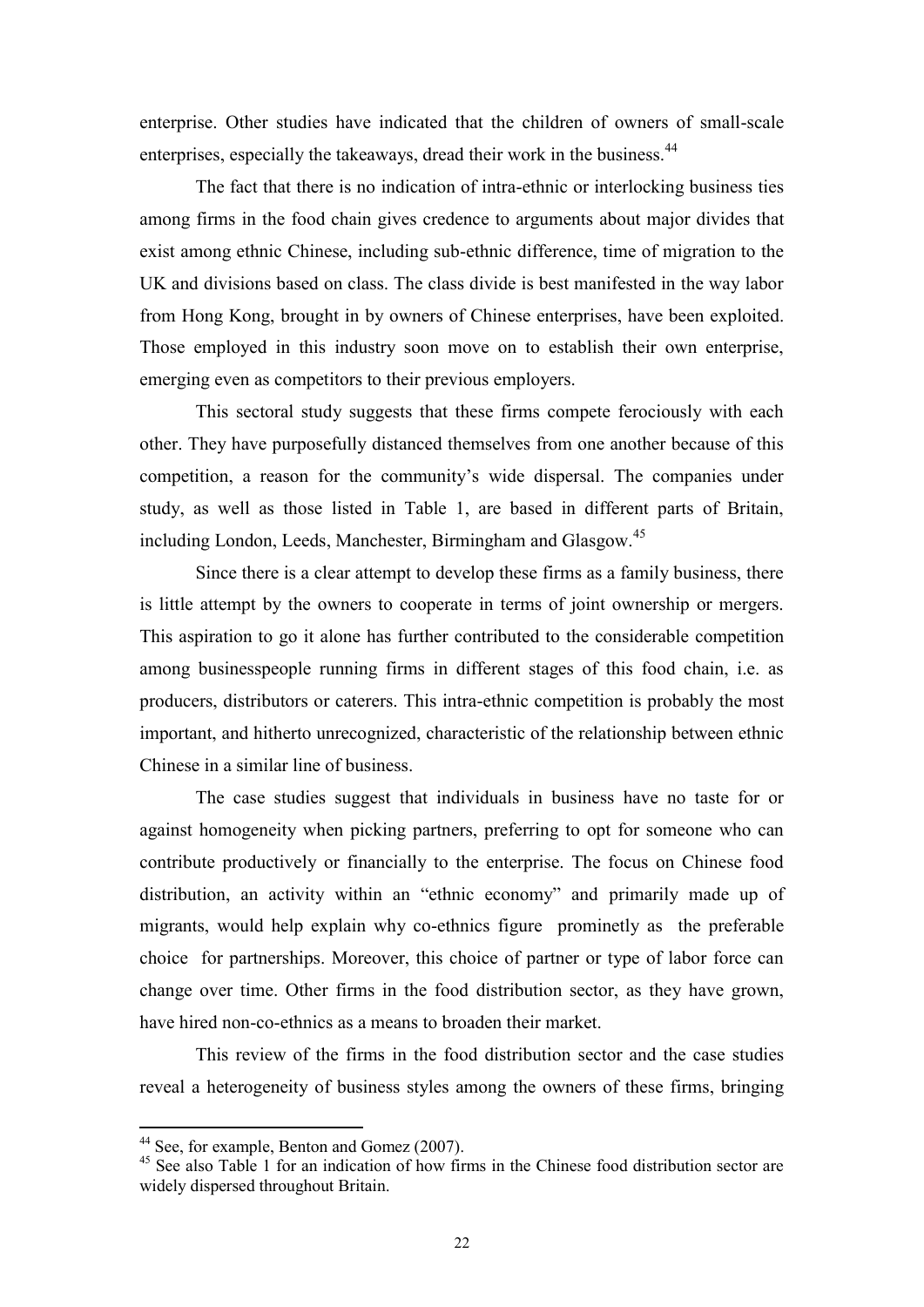into question a specific form of "Chinese capitalism". These differences were due to a number of factors, including resources available, entrepreneurial endowment of individual businessmen, a productive use of experience gained in an industry before venturing into business and a focused approach to one trade rather than diversifying into any area of business that appeared potentially profitable. Class resources, including educational qualifications, access to funds and business experience, have been useful in explaining why some Chinese have managed to develop their enterprises. In some cases, class resources along with entrepreneurial traits, such as the ability to correctly predict market trends and take risks by investing in a potentially lucrative opportunity, have proved crucial.

Chinese-owned enterprises have no special ethnic style, contrary to much current scholarship on the supposedly unique character of "overseas" Chinese business, which also brings into question the application of the concept of "Chinese" capitalism". The overwhelming attention on the ostensible business networks among Chinese-owned enterprises and on the impact of cultural traits on their form of enterprise development, including the use of family firms to run a business, has diverted attention from important concepts useful for explaining form of capital development by members of this community. This study indicates that the concepts more useful for understanding Chinese enterprise are entrepreneurship,  $46$  class resources<sup> $47$ </sup> and firm development and organization.<sup>48</sup>

 $46$  Schumpeter (1943); Barth (1967).

 $47$  Light and Bonacich (1988).

<sup>48</sup> Chandler (1962, 1977); Penrose (1980); Williamson (1975); Porter (1985, 1990).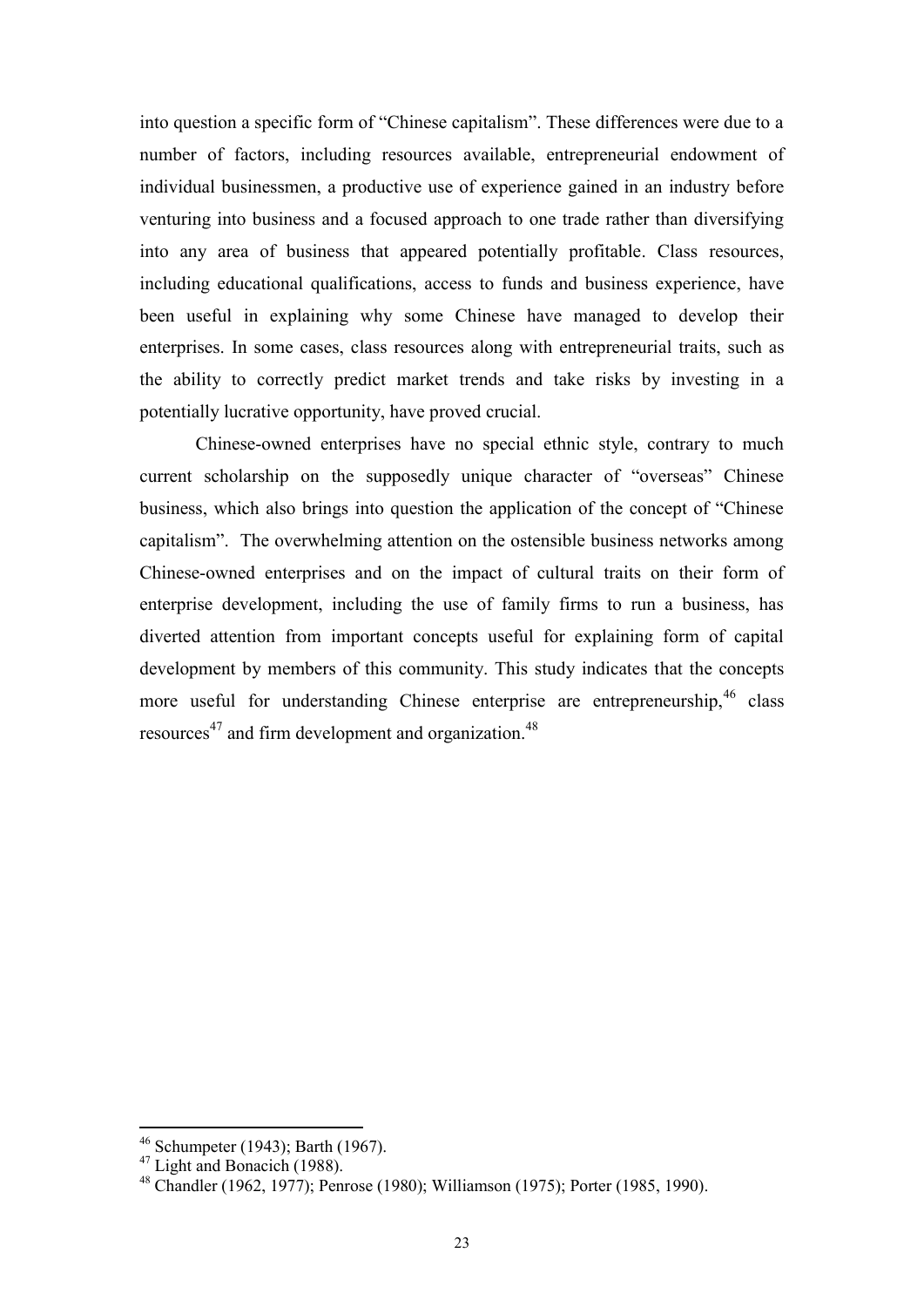Company Activity Location Paid-up Turnover Pre-Tax No. of Shareholders Directors (Incorporation Date) Capital Profit Employees W.Wing Yip Chinese su- Birmingham 1,000,000 31,062,000 664,000 77 W.W Yip & Bro- W.W. Yip, plc (9/12/69) permarket thers (Holdings) G.Y Yap, Ltd L.S. Yap Wing Yip (London) Cash & carry London 500,000 21,941,000 -111,000 95 W.W Yip & Bro- W.W Yip, Ltd (9/11/77) store store thers (Holdings) L.S. Yap<br>
"
Manchester 500,000 14,676,000 594,000 51 W.W Yip & Bro- W.W Yip, Wing Yip (Manchester) — Manchester 500,000 14,676,000 594,000 51 W.W Yip & Bro- W.W Yip,<br>Ltd (31/5/77) — Manchester 500,000 14,676,000 594,000 51 W.W Yip & Bro- W.W Yip, Ltd (31/5/77) thers (Holdings) L.S. Yappen Seven Seas (Frozen Wholesale dist-London 300,000 9,041,567 93,644 20 Eugene So, E. So, E. So, Wholesale dist- London 300,000 9,041,567 93,644 Foods) (Ltd) (8/6/71) tributor of S.S. So S.S. So S.S. So S.S. So S.S. So S.S. So frozen food Seven Seas (Frozen Foods- ― London 504,000 6,254,551 38,521 17 Seven Seas E. So, Warwick) Ltd (14/10/75)<br>
Wing Fat Ltd Supermarket Manchester 2 3.983.180 92.636 n.a. Fai L. Chan F. L. Chan Wing Fat Ltd Supermarket Manchester 2 3,983,180 92,636 n.a Fai L Chan, F L Chan, <br>(3/3/94) operator 0 operator chan J.Low-Chan (3/3/94) operator operator Jerry Low- Chan J.Low-Chan<br>Hung Sung Trading Chinese empo- Tyne & Wear 36,422 2,352,488 -11,500 13 S.Y Wu, Y.K. Wu, Chinese empo- Tyne & Wear 36,422 2,352,488 -11,500 13 S.Y Wu, Y.K. Wu, rium for wholesale Y.Y Wu, K.Y Wu, Co Ltd rium for wholesale Y.Y Wu, K.Y Wu, K.Y Wu, K.Y Wu, K.Y Wu, K.Y Wu, K.Y Wu, K.Y Wu, K.Y Wu, K.Y Wu, K.Y Wu, K.Y Wu, K.Y Wu, K.Y Wu, K.Y Wu, K.Y Wu, K.Y Wu, K.Y Wu, K.Y Wu, K.Y Wu, K.Y Wu, K.Y Wu, K.Y Wu, K.Y Wu, K.Y (11/5/84)  $\&$  retail of catering S.K Lim,<br>supplies  $Y$ .K Wu. supplies  $Y.K Wu$ , T. Wu Hung Fat Catering Food supplier London 100 n.a n.a n.a M.Y. Leung, M.Y. Leung, Supplies Ltd for catering business c.H Leung, K.H. Leung Supplies Ltd for catering business C.H Leung, K.H. Leung, K.H. Leung, K.H Leung,<br>S.M Li. S.M Li, E.Y.M Sum, S.C Chan, C.W Leung, C.Y Leung W.H. Lung Trading Chinese Manchester 2 6,348,253 32,34 n.a Kuen K. Chan K.K Chan Ltd (25/11/88) Supermarket Wai P. Chu Ltd (25/11/88) Supermarket W.P. Chu W.P. Chu W.P. Chu W.P. Chu Loonmoon Super- Retail & whole- London 5,000 1,720,8 90 -60,056 13 Hon T. Liu H.T Liu, market Ltd (14/5/70) sale of food products Kau Ng K. Ng, Y. Liu, C.P Wong Loon Fung Ltd Chinese super- London 100,000 18,256,000 67,000 100 James Chin J. Chin, (16/9/83) market operator H. Chin, M. Chin, M. Chin, M. Chin, D. Chin, S. Chin Wing's Seafood Wholesalers Middlesex 81,000 4,030,140 -31,083 11 Chi M. Chan, C.W. Liu,<br>Ltd (20/11/90) of seafood C.W. Liu F.C Chan Ltd (20/11/90) of seafood **C.W.** Liu F.C Chan San Ho Ltd Distributor of Ormskirk 1,000 2,074,406 27,914 10 n.a Kee H. Ng (5/2/81) Chinese food & goods<br>
Wing Lee Hong Chinese food Leeds 50,000 n.a n.a n.a H. Hui, H. Hui, H. Hui, Wing Lee Hong Chinese food Leeds 50,000 n.a n.a n.a H. Hui, H. Hui, H. Hui, Co. Ltd distributor C.M Wong, C.M Wong Co. Ltd distributor C.M Wong, C.M Wong,  $J.C.$  Wong,  $J.C.$  Wong,  $J.C.$  Wong,  $J.C.$  Wong, D. Hui D. Hui Chan's Ltd Food wholesaler Glasgow 10,000 n.a 185,218 40 Lin T. Chan, L.T Chan, 17/4/85) Chan (17/4/85)  $(A\&M$  Trust  $Y.W$  Chan Chan Brothers Wholesaler of London 2 8,681,072 196,506 27 Kevin W. Chan K.S Chan Ltd (30/7/91) imported & frozen K.S Chan, M.Y Chan food S.W Chan food S.W Channels S.W Channels S.W Channels S.W Channels S.W Channels S.W Channels S.W Channels S.W Channels S.W Channels S.W Channels S.W Channels S.W Channels S.W Channels S.W Channels S.W Channels S.W Channels S.W Chann Chi Yip Ltd Wholesale food Oldham 25,000 23,510,000 327,000 37 Jackon Liu, J. Liu, (2/4/90) distributors distributors contains the stewart Yip S. Yip S. Yip S. Yip Dayat Foods Ltd Wholesale food Middlesex 2 7,056,812 81,299 39 Dayat Foods J. Poon, (10/12/82) distributor Packaging Ltd F. Poon Matahari Impex Chinese food London 4,000 949,457 -43,361 n.a Sin K. Wong S. K Wong, (Far East) Ltd (30/9/76) retailer F.K Wong<br>S.W. Trading Wholesale distri- Middlesex 46,000 28,813,000 302,000 148 See Woo T. Tse, S.W. Trading Wholesale distri-<br>
Ltd (24/1/77) butor of food Middlesex 46,000 28,813,000 302,000 148 See Woo T. Tse,<br>
Holdings Ltd K.S. Chan, Ltd (24/1/77) butor of food **K.S.** Chan, H.W. Tse, S. Tse, S.T. Tang, H.W. Chan Octopus Trading Wholesalers London 10,000 6,593,485 42,437 8 Chit Y. Woo C.Y Woo, Co Ltd (22/3/88) W.M Choi,  $\frac{W.M}{C}$  Co Ltd (22/3/88) W.M Choi,  $\frac{W.M}{C}$  E. Choi Manning Impex Wholesale of London 25,000 1,192,023 61,530 6 Esther E. Cheong E.E Cheong, Ltd (18/6/87) imported foodstuff N.I Cheong, M.A. Cheong Ltd (18/6/87) imported foodstuff N.I Cheong, M.A. Cheong, M.A. Cheong, M.A. Cheong, M.A. Cheong, M.A. Cheong, M.A. Cheong, M.A. Cheong, M.A. Cheong, M.A. Cheong, M.A. Cheong, M.A. Cheong, M.A. Cheong, M.A. Cheong, M.A. Che M.A Cheong K.K. Tse,

|                                                           | Table 1 |  |
|-----------------------------------------------------------|---------|--|
| Largest Chinese-Owned Wholesalers and Retailers in the UK |         |  |

M. Wu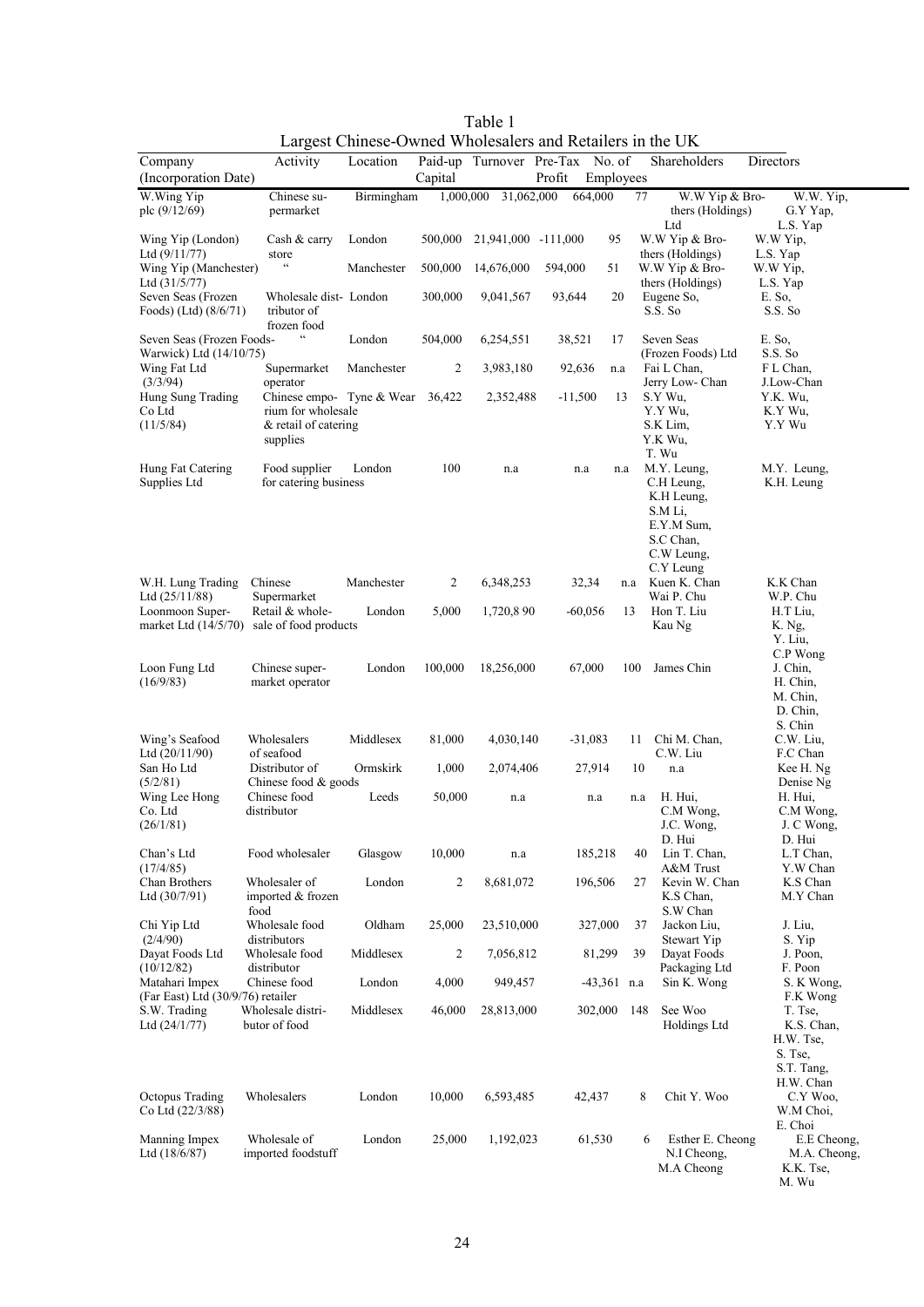| New Loon Moon<br>Ltd (22/10/95)                          | Retailing of<br>imported foodstuffs                              | London     |        | 100       | 1,183,059 |     | 10<br>1,762<br>N.A Cheong,<br>M. Cheong,<br>M. Wu,             | Esther E. Cheong<br>A. Cheong,<br>M. Cheong,<br>M. Wu<br>A. Cheong | E.E. Cheong, |
|----------------------------------------------------------|------------------------------------------------------------------|------------|--------|-----------|-----------|-----|----------------------------------------------------------------|--------------------------------------------------------------------|--------------|
| Ling Tung Ltd<br>(12/2/85)                               | Food wholesalers London                                          |            | 75,000 | 2,351,616 | 48,214    | 11  | n.a                                                            | Fuk M. Fu                                                          |              |
| Hang Won Hong<br>Ltd (3/5/89)                            | Wholesale & retail Essex<br>of foodstuff                         |            | 30,000 | 1,698,902 | 669       | n.a | W.S Chan                                                       | W.S Chan<br>S.F Chan,<br>S. Chan                                   |              |
| <b>Tsang Enter-</b><br>prise Ltd $(21/12/82)$ sales      | Bakery & retail                                                  | Birmingham | 900    | 913,495   | 5,667     |     | n.a George P. Tsang                                            | G.P. Tsang,<br>H.W Tsang                                           |              |
| Sun Leun<br>Trading Co.<br>Ltd (20/11/78)                | Newspaper agent,<br>& wholesale bakery                           | London     | 4,020  | 970,668   | 79,782    | 13  | Kam Tang,<br>M.S Lam,<br>M.W Yeung,<br>S.T Tang,<br>S. Wong    | S. Wong,<br>M.O. Lau                                               |              |
| Tsing Hing Ltd<br>(1993)                                 | Wholesaler $&$ Tyne $&$ Wear 20,277<br>retailer of Oriental food |            |        | 4,500,000 | n.a       | 25  | J.H Tsang,<br>N.H. Tsang,<br>J.S Tsang                         | J.H Tsang,<br>N.H. Tsang,<br>J.S. Tsang                            |              |
| Kwok Hing (Frozen<br>Food) Ltd (13/7/82)                 | Frozen food<br>wholesaler                                        | Birmingham | n.a    | 3,956,591 | 80,460    |     | K.H Lau.<br>14<br>K.Y.T Lau                                    | K.H. Lau.<br>K.Y.T. Lau                                            |              |
| Wing Hong Co Ltd<br>(1979)                               | Wholesale grocer Newcastle                                       |            | n.a    | 985,457   |           |     | 67,157 n.a P.F Cheng<br>K.K Cheng                              | P.F Cheng<br>K.K Cheng                                             |              |
| Chinese Medicine<br>Centre Ltd (16/8/90)                 | Medicinal herbs<br>retailer                                      | London     | 100    | 234,127   | 55,574    |     | 5 Yuk T. Lam                                                   | Y.T. Lam                                                           |              |
| Chung Ying Cash $\&$<br>Carry Ltd (15/11/84)             | Food retailer                                                    | Glasgow    | 900    | n.a       | n.a       |     | n.a C.Y. Chan.<br>C.M. Chan                                    | C.Y. Chan,<br>C.M Chan                                             |              |
| Chung Wah Super-<br>market Ltd (17/3/88)                 | Food wholesale<br>$&$ retailer                                   | Liverpool  | 100    | n.a       | 17,614    | 28  | C.C. Liu,<br>J. Liu                                            | C.C. Liu.<br>J. Liu.<br>R. Liu,<br>J. Choong                       |              |
| Walton Cheong-Leen Food retailer London<br>Ltd (15/7/69) |                                                                  |            | 20,000 | 44,376    |           |     | (34,166) 2 Walton Cheong-Leen<br>Donald Cheong-Leen<br>Eula Wu | W. Cheong-Leen<br>R. Cheong-Leen                                   |              |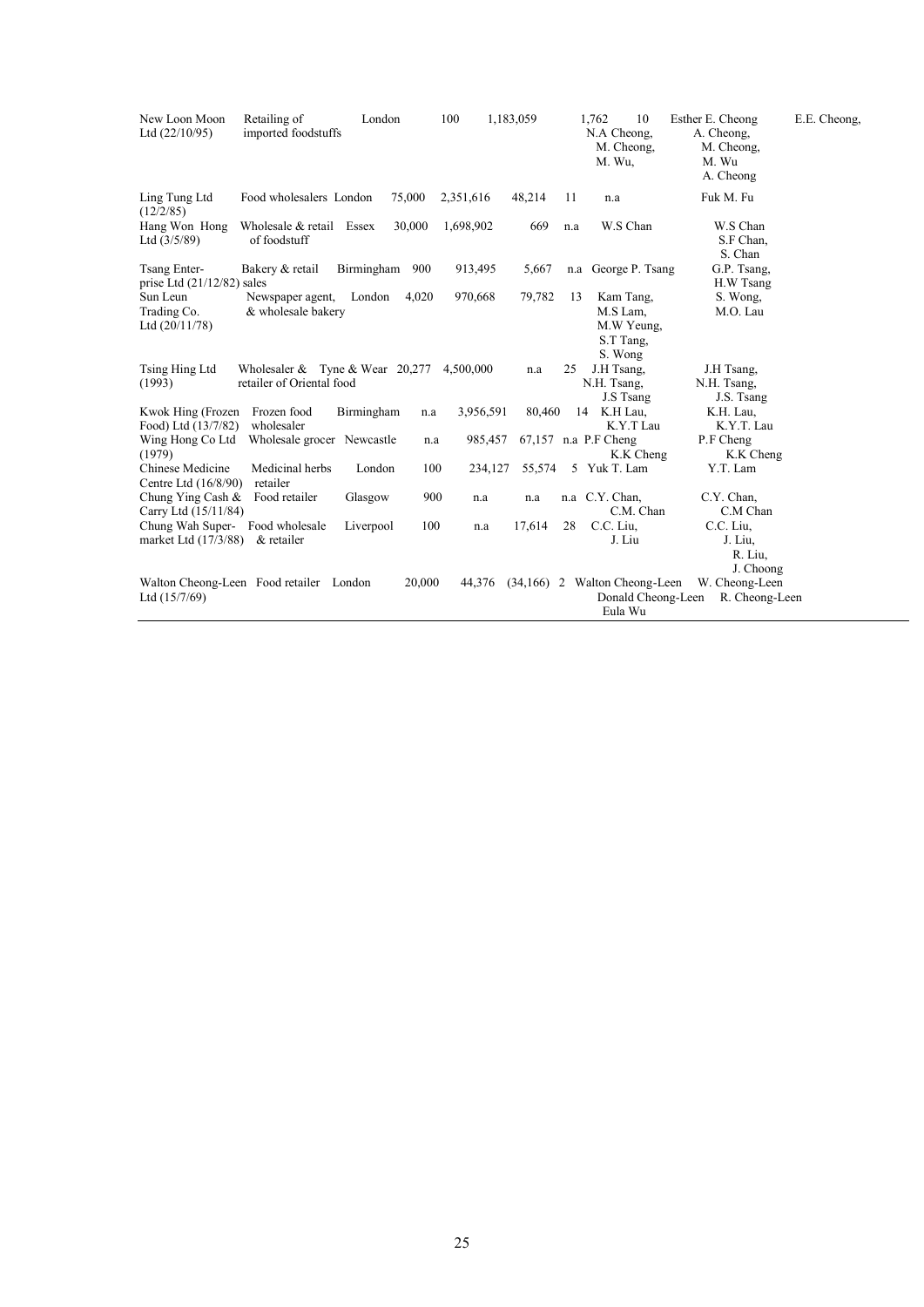| Seven Seas (Frozen Foods) Ltd                   |           |           |           |            |                    |           |           |           |           |
|-------------------------------------------------|-----------|-----------|-----------|------------|--------------------|-----------|-----------|-----------|-----------|
| Year                                            | 1974      | 1976      |           | 1981       | 1986               | 1988      |           | 1990      | 1992      |
| Turnover                                        | 439,449   | 1,164,193 | 3,945,339 |            | 5,684,329          | 8,101,075 |           | 7,614,252 | 6,630,531 |
| Pre-Tax Profit                                  | 11,547    | 3,936     |           | 59,527     | 243,712            | 89,553    |           | 66,493    | 51,547    |
| No. of Employees                                |           |           |           |            |                    |           |           | 19        | 23        |
| <b>Issued Capital</b>                           | 100       | 5,000     | 100,000   |            | 100,000            | 200,000   |           | 300,000   | 300,000   |
| Seven Seas (Frozen Foods) Ltd (con't)           |           |           |           |            |                    |           |           |           |           |
| Year                                            | 1993      |           | 1994      | 1995       |                    | 1996      |           | 1997      |           |
| Turnover                                        | 6,704,408 |           | 8,490,826 | 11,460,490 |                    | 9,041,567 |           | 9,236,574 |           |
| Pre-Tax Profit                                  |           | 37,039    | 99,202    | 102,782    |                    | 93,644    |           | 100,726   |           |
| No. of Employees                                |           | 25        | 23        | 20         |                    | 20        |           | n.a       |           |
| <b>Issued Capital</b><br>300,000                |           |           | 300,000   |            | 300,000<br>300,000 |           |           | 470,000   |           |
| Seven Seas (Frozen Foods - Warwick) Ltd         |           |           |           |            |                    |           |           |           |           |
| Year                                            | 1976      | 1980      |           | 1986       | 1988               |           | 1989      | 1990      | 1991      |
| Turnover                                        | 441,903   | 1,858,976 |           | 1,882,306  | 2,119,432          |           | 2,379,172 | 2,349,626 | 2,262,761 |
| Pre-Tax Profit                                  | 1,532     | 29,853    |           | 39,013     | (67, 871)          |           | 5,426     | 10,396    | 6,848     |
| Number of Employees                             |           |           |           |            | n.a                |           | n.a       | n.a       | n.a       |
| <b>Issued Capital</b>                           | 999       | 999       |           | 999        | 4,000              |           | 4,000     | 4,000     | 4,000     |
| Seven Seas (Frozen Foods - Warwick) Ltd (con't) |           |           |           |            |                    |           |           |           |           |
| Year                                            | 1992      | 1993      |           | 1994       | 1995               | 1996      |           | 1997      |           |
| Turnover                                        | 3,380,800 |           | 3,299,916 | 5,284,906  |                    | 7,021,321 | 6,254,551 | 5,201,953 |           |
| Pre-Tax Profit                                  | 46,112    |           | 13,419    | 42,528     | 46,086             |           | 38,521    | 36,963    |           |
| Number of Employees                             |           |           | n.a       | 13         | 16                 |           | 17        | 15        |           |
| <b>Issued Capital</b>                           | 4,000     |           | 4,000     | 504,000    |                    | 504,000   | 504,000   | 504,000   |           |

#### Table 2 Seven Seas (Frozen Foods) Ltd and Seven Seas (Frozen Foods - Warwick) Ltd: Company Performance

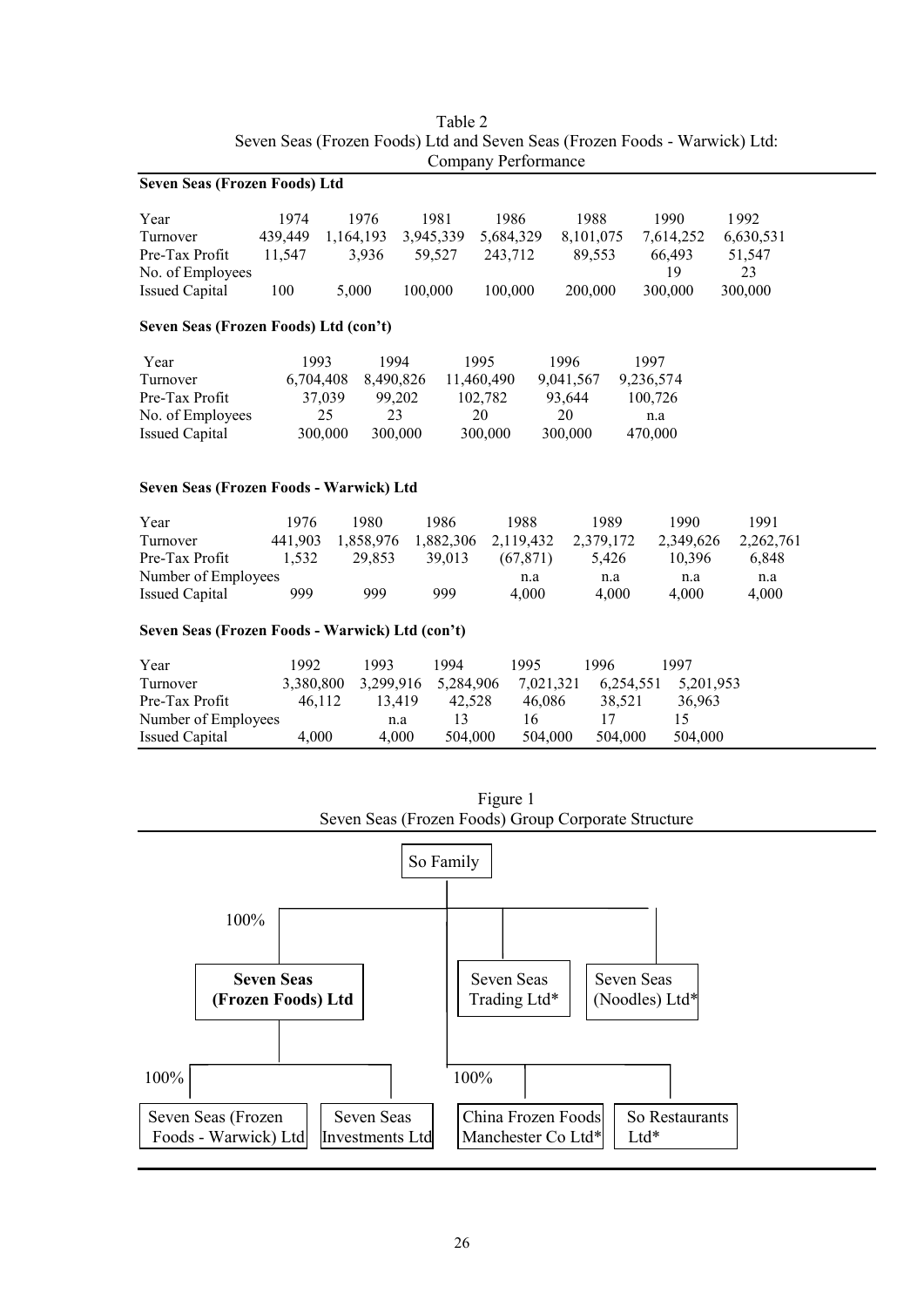|                                  | Dayat Foods Packaging Ltd and Dayat Foods Ltd: Company Performance |           |           |           |           |           |           |           |  |
|----------------------------------|--------------------------------------------------------------------|-----------|-----------|-----------|-----------|-----------|-----------|-----------|--|
| <b>Dayat Foods Packaging Ltd</b> |                                                                    |           |           |           |           |           |           |           |  |
| Year                             | 1991                                                               | 1992      | 1993      | 1994      | 1995      | 1996      | 1997      |           |  |
| Turnover                         | 153,750                                                            | 87,500    | 92,500    | 87,500    | 87,500    | 102,500   | 135,000   |           |  |
| Pre-Tax Profit                   | 88,674                                                             | 75,264    | 43,190    | 10,040    | 21,847    | 19,569    | 63,777    |           |  |
| Number of Employees              | 2                                                                  | 2         | 2         | 2         | 2         | 2         | 2         |           |  |
| <b>Issued Capital</b>            | 1,000                                                              | 1,000     | 1,000     | 1,000     | 1,000     | 1,000     |           | 1,000     |  |
| <b>Dayat Foods Ltd</b>           |                                                                    |           |           |           |           |           |           |           |  |
| Year                             | 1991                                                               | 1992      | 1993      | 1994      |           | 1995      | 1996      | 1997      |  |
| Turnover                         | 4,692,802                                                          | 4,666,167 | 4,725,090 | 4,773,538 |           | 5,625,367 | 7,056,812 | 6,901,098 |  |
| Pre-Tax Profit                   | 60,621                                                             | 40,045    | $-10,344$ |           | $-87,459$ | $-54,338$ | 81,299    | 80,620    |  |
| Number of Employees              | 27                                                                 | 28        | 26        | 27        |           | 39        | 39        | 38        |  |
| Issued capital                   | 2                                                                  | 2         | 2         | 2         |           | 2         | 2         | 2         |  |

| Table 3                                                            |
|--------------------------------------------------------------------|
| Dayat Foods Packaging Ltd and Dayat Foods Ltd: Company Performance |

Figure 2 Dayat Food Packaging Group Corporate Structure



\* Divested in 1996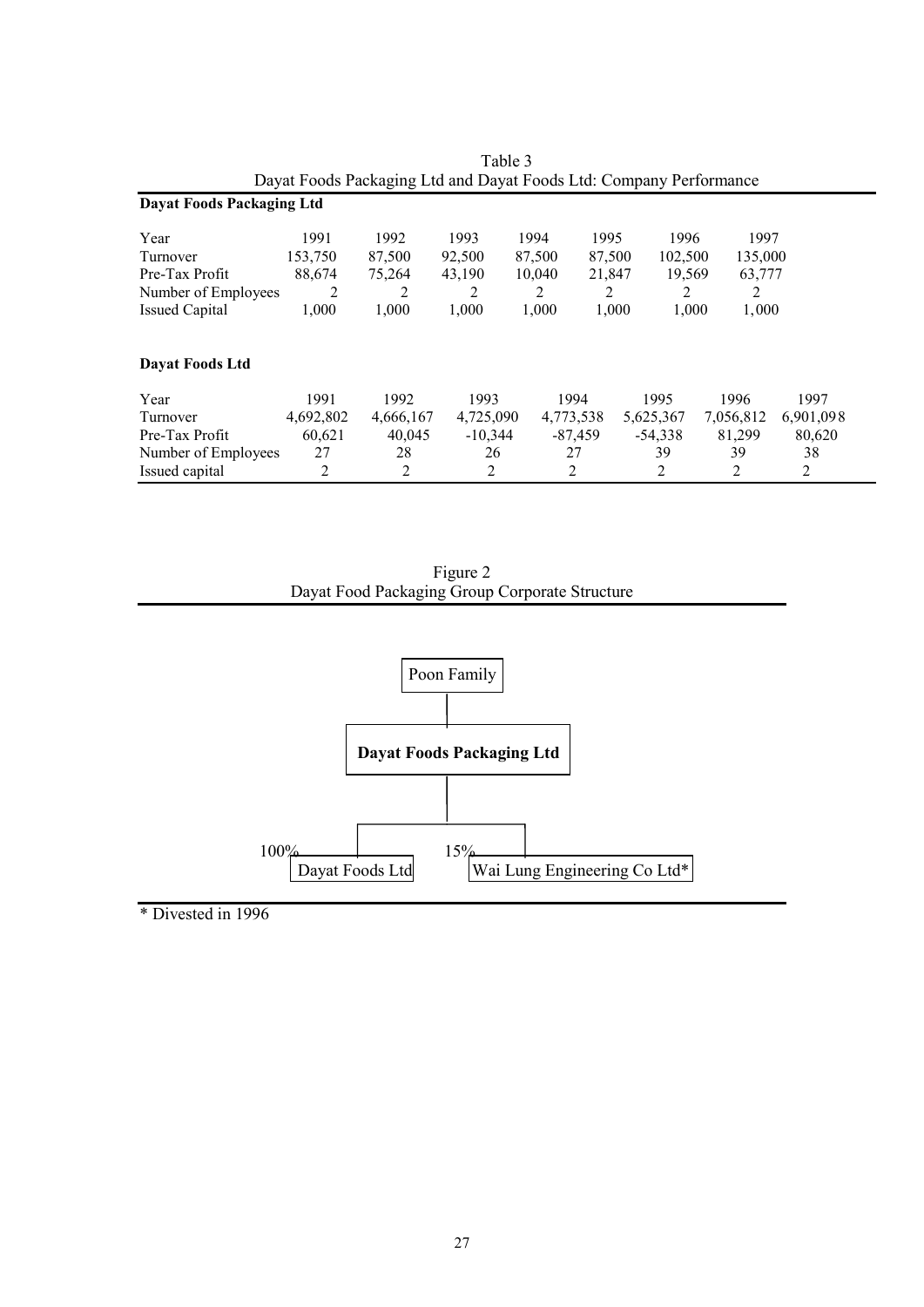# **References:**

Ampalavanar-Brown, Rajeswary. 1998. "Overseas Chinese Investments in China – Patterns of Growth, Diversification and Finance: The Case of Charoen Pokphand." *The China Quarterly*, No. 155 (September): 610-636.

Baker, Hugh D.R. 1994.‗Branches All Over: The Hong Kong Chinese in the United Kingdom.' in Skeldon, Ronald, ed. *Reluctant Exiles? Migration from Kong Kong and the New Overseas Chinese*. Armonk: M.E. Sharpe.

Barth, F. 1967. *The Role of the Entrepreneur in Social Change in Northern Norway*, Bergen: Norwegian University Press.

Baxter, Sue and Raw, Geoff. 1988. 'Fast Food, Fettered Work: Chinese Women in the Ethnic Catering Industry.' in Westwood, Sallie and Bhachu, Parminder, eds. *Enterprising Women: Ethnicity, Economy, and Gender Relations*. London: Routledge.

Benton, Gregor and Edmund Terence Gomez. 2007. *Transnationalism, Economy and Identity: The Chinese in Britain, 1800-Now*, Basingstoke: Palgrave.

Castles, Stephen, Booth, Heather and Wallace, Tina. 1984. *Here For Good: Western Europe's New Ethnic Minorities*. London: Pluto Press.

Castells, Manuel. 2000. *The Rise of the Network Society*, 2nd. Oxford: Blackwell.

Chandler, Alfred D., Jr. 1962. *Strategy and Structure: Chapters in the History of the American Industrial Enterprise*. Mass: MIT Press.

------------. 1977. *The Visible Hand: The Managerial Revolution in American Business*. Cambridge: Harvard University Press.

Chen, Ming-Jer. 2001. *Inside Chinese Business: A Guide for Managers Worldwide*. Boston, Mass.: Harvard Business School Press.

Cheung, Gordon C. K. 2004. "Chinese Diaspora as a Virtual Nation: Interactive Roles between Economic and Social Capital." *Political Studies*. 52(4): 664-684.

Fukuyama, Francis. 1995. *Trust: The Social Virtues and the Creation of Prosperity*. London: Hamish Hamilton.

Gereffi, Gary. 1994. "The Organization of Buyer-Driven Global Commodity Chains: How US Retailers Shape Overseas Production Networks." In G. Gereffi and M. Korzeniewicz (eds) *Commodity Chains and Global Capitalism*. Westport, CN: Greenwood Press.

Gomez, Edmund Terence. 1999. Chinese Business in Malaysia: Accumulation, Ascendance, Accommodation. London: Curzon.

Gomez, Edmund Terence and Hsiao, Hsin-Huang Michael, eds. 2003. *Chinese Enterprise, Transnationalism and Identity*. London: Routledge.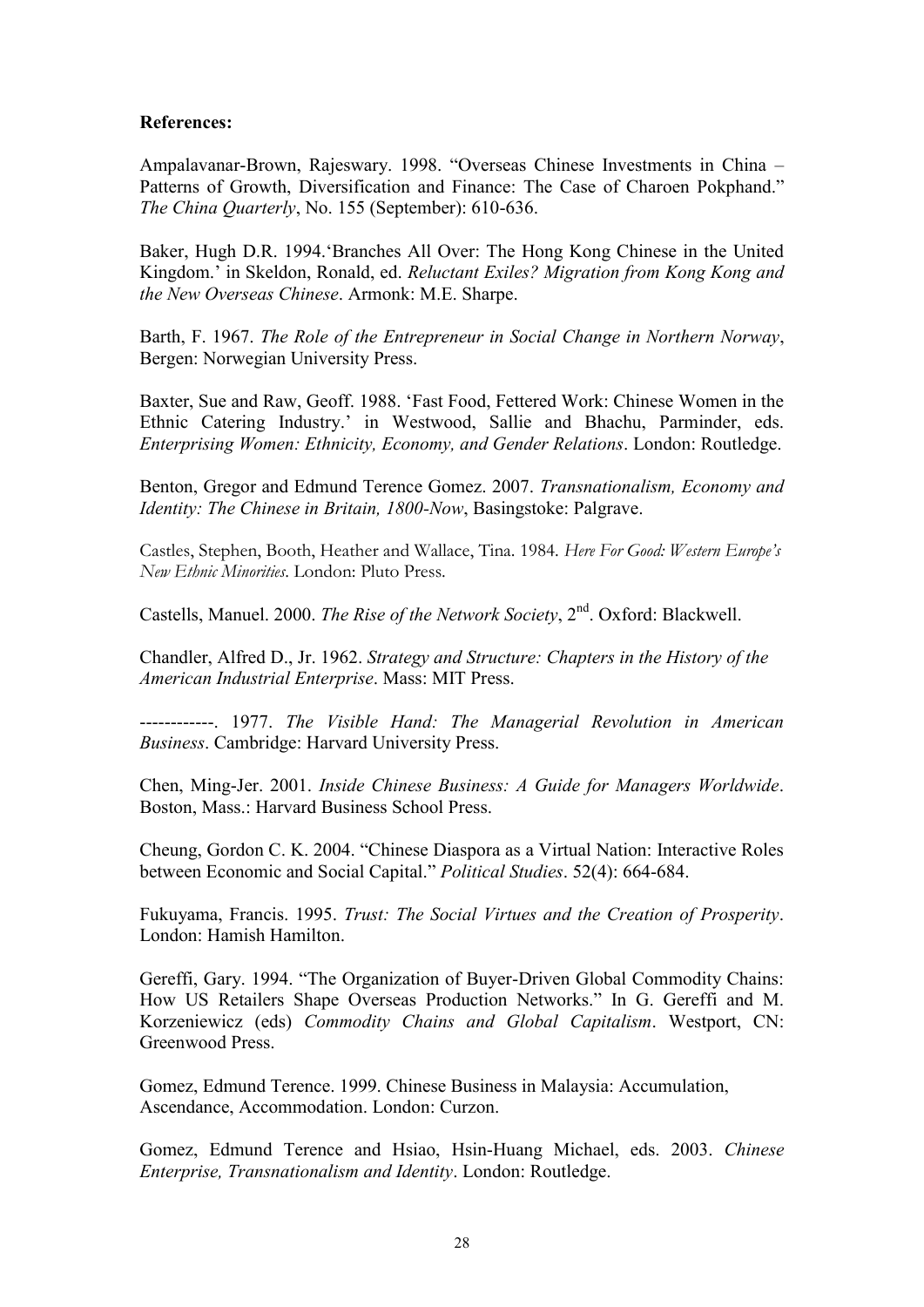Hamilton, Gary G. 1996. 'Competition and Organization: A Reexamination of Chinese Business Practices.' *Journal of Asian Business* 12 (1): 7-20.

-------------------. 2006. *Commerce and Capitalism in Chinese Societies*. London: Routledge.

Jeremy, David J. 1998. *A Business History of Britain: 1900-90s.* Oxford: Oxford University Press.

Jones, Douglas. 1979. 'The Chinese in Britain: Origins and Development of a Community.' *New Community* VII (3), Winter.

Knoke, David and Kuklinski, James H. 1999. "Network Analysis: Basic Concepts." in *Market, Hierarchies and Networks: The Coordination of Social Life*. Edited by Grahame Thompson, et al. London: Sage.

Light, Ivan and Bonacich, Edna. 1988. *Immigrant Entrepreneurs: Koreans in Los Angeles, 1965-1982*. Berkeley: University of California Press.

Light, Ivan and Gold, Steven. 2000. *Ethnic Economies*, San Diego: Academic Press.

Liu, Hong. 1998. "Old Linkages, New Networks: The Globalization of Overseas Chinese Voluntary Associations and Its Implications.‖ *The China Quarterly*. 155, 582-609.

Maunder, P. 1980. 'Food Manufacturing.' in Johnson, P.S. ed. *The Structure of British Industry*. London: Granada.

Ng Kwee Choo. 1968. *The Chinese in London*, London: Oxford University Press.

Nyaw, Mee-kau and Chang, Chak-yan. 1989. *Chinese Banking in Asia's Market Economies*. Hong Kong: Overseas Chinese Archives, CUHK.

Owen, David. 1994. ‗*Chinese People and "Other" Ethnic Minorities in Great Britain: Social and Economic Circumstances*.' *1991 Census Statistical Paper, no. 8.*  Coventry: Centre for Research in Ethnic Relations, University of Warwick.

Penrose, Edith T. 1980. *The Theory of the Growth of the Firm*. Oxford: Basil Blackwell.

Porter, Michael E. 1985. *[Competitive Advantage: Creating and Sustaining Superior](http://library.dur.ac.uk/search?/aporter%2C+michael/aporter+michael/1%2C3%2C14%2CB/frameset&FF=aporter+michael+e+1947&3%2C%2C12/indexsort=-)  [Performance.](http://library.dur.ac.uk/search?/aporter%2C+michael/aporter+michael/1%2C3%2C14%2CB/frameset&FF=aporter+michael+e+1947&3%2C%2C12/indexsort=-)* New York: Free Press.

-----------------. 1990. *The Competitive Advantage of Nations*. New York: Free Press.

------------. 1998. "Clusters and the New Economics of Competition." *Harvard Business Review*. 76(6) (November-December): 77-90.

Redding, Gordon S. 1990. *The spirit of Chinese Capitalism***.** Berlin : de Gruyter.